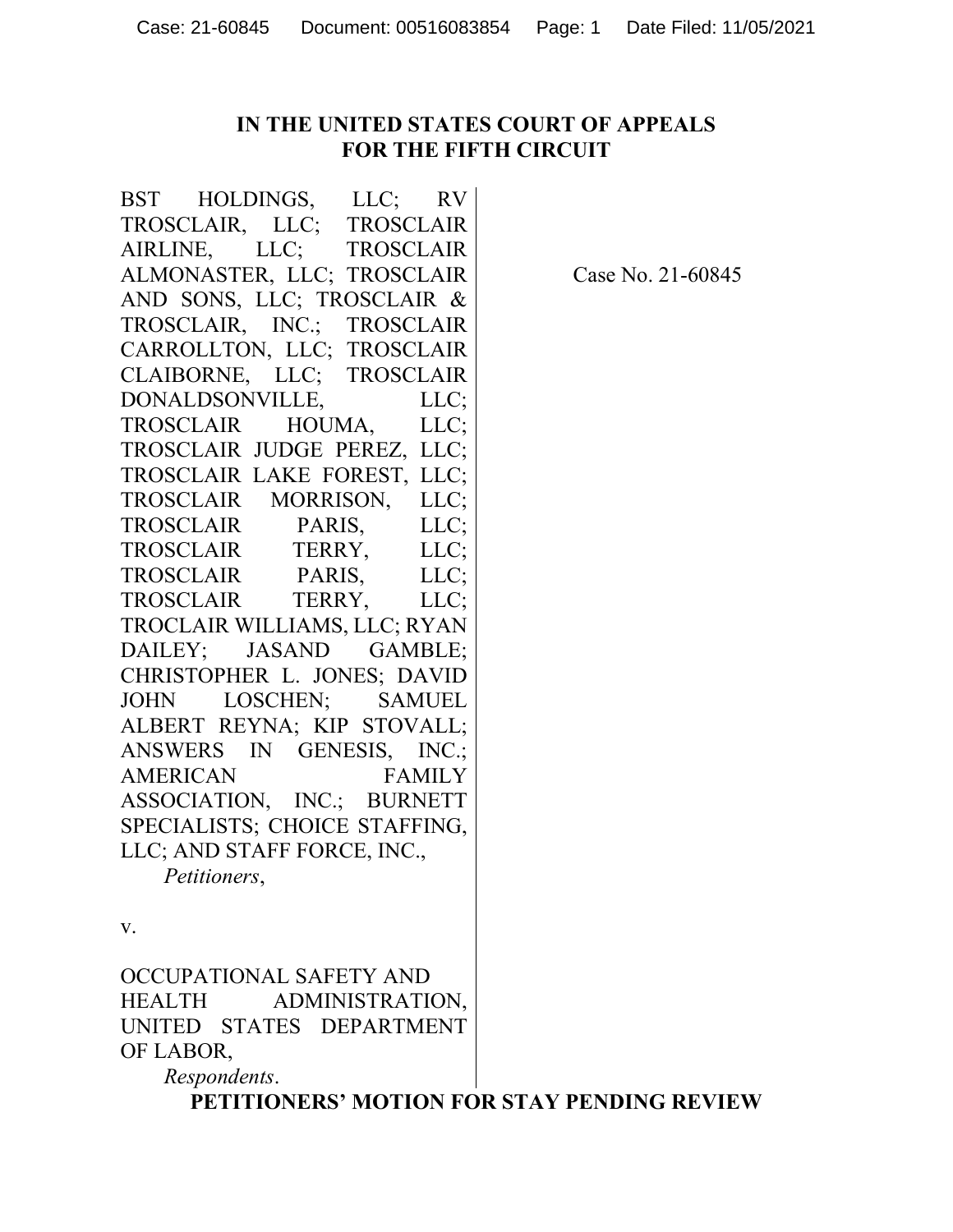### **CERTIFICATE OF INTERESTED PERSONS**

The undersigned counsel of record certifies that the following listed persons and entities as described in the fourth sentence of Fifth Circuit Rule 28.2.1 have an interest in the outcome of this case:

*Burnett Specialists*

*The Burnett Companies Consolidated, Inc.*

*Choice Staffing, LLC*

*Staff Force, Inc.*

In accordance with Federal Rule of Appellate Procedure 26.1, the undersigned counsel certifies that none of the named Petitioners has any parent corporation and that no publicly held corporation holds more than 10% of their stock.

These representations are made so that the Judges of this Court may evaluate possible disqualification or recusal.

> */s/Matthew R. Miller* MATTHEW R. MILLER *Counsel for Petitioners*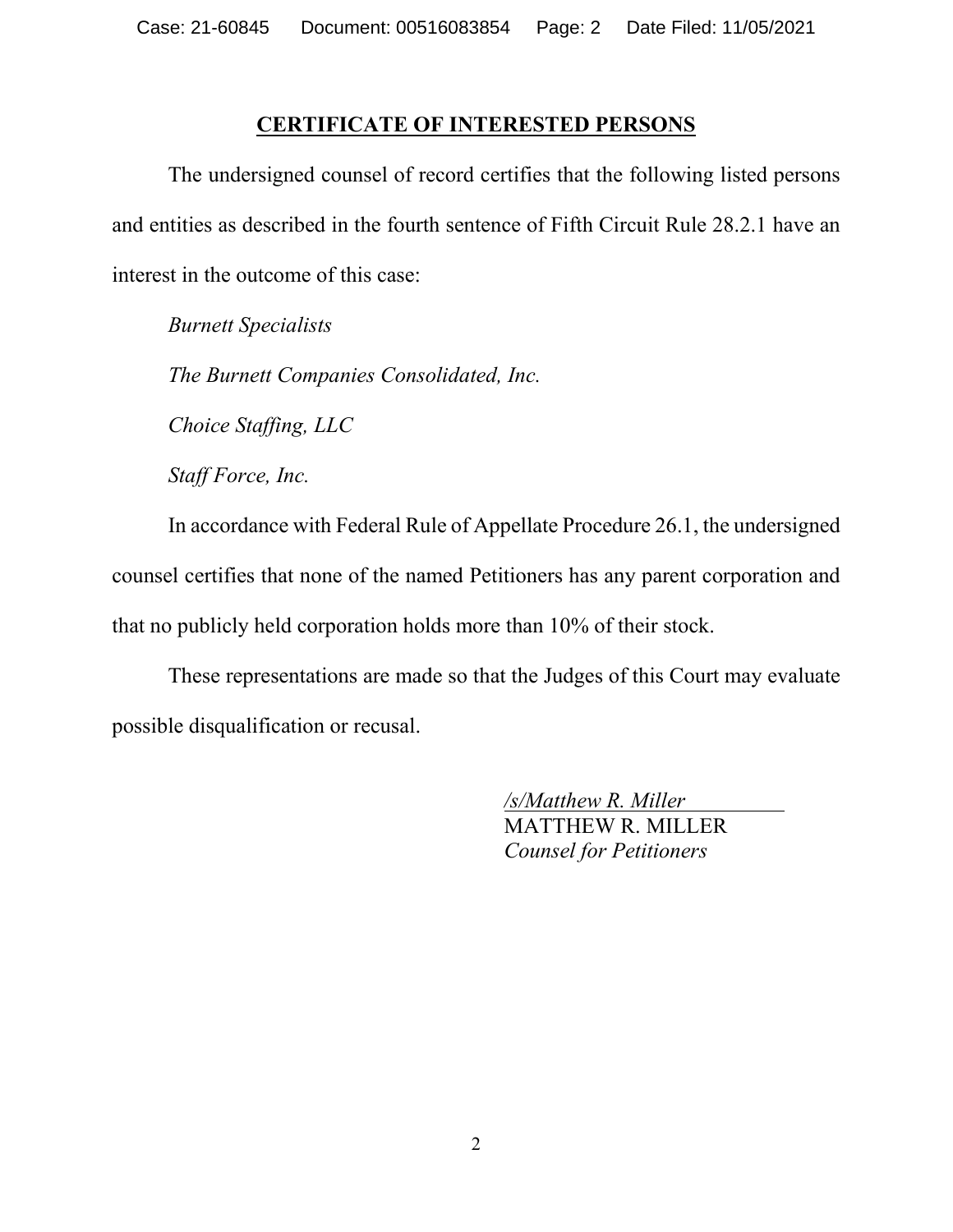On November 5, 2021, Respondent Occupational Safety and Health Administration ("OSHA") published an emergency temporary standard involving COVID-19 vaccination of private-sector employees, 29 C.F.R. § 1910.501 et seq. (2021) (the "ETS"). Due to the unique nature of emergency temporary standards, the ETS will take effect without any notice, public comment, or review. Section  $6(c)(1)$ of the OSHA Act. Even under normal circumstances, an ETS is an extraordinary power that should be—and has been—judiciously exercised. But this particular ETS represents a unique and unprecedented assertion of federal authority: namely, the power to coerce at least 80 million Americans to inject an irreversible vaccine into their bodies, under threat of losing their livelihoods and threat of fines and other penalties against Petitioners.

Petitioners Burnett Specialists, Choice Staffing, LLC, and Staff Force, Inc., (collectively, "Petitioners") have requested that this Court review the ETS, pursuant to 29 U.S.C. 655(f), because it represents an unconstitutional delegation of authority from Congress to the executive branch, and therefore violates the non-delegation doctrine under Article I, Section 1 of the U.S. Constitution. Because the ETS, if it is allowed to take effect, will cause irreparable harm to Petitioners, Petitioners ask this Court to stay implementation of the ETS under Rule of Appellate Procedure 18. As shown below, in addition to suffering irreparable harm, Petitioners have a high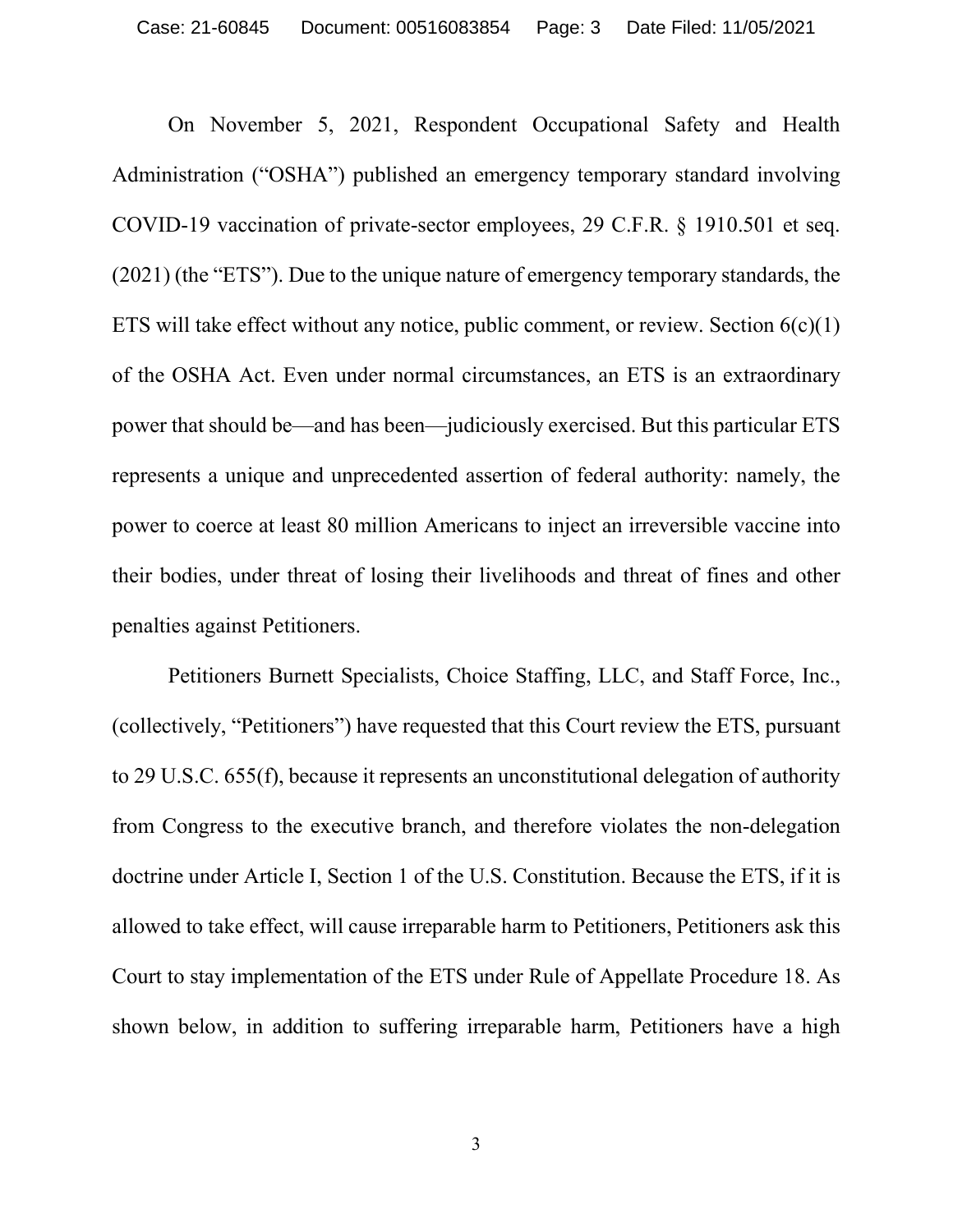likelihood of success on the merits, the federal government will not be harmed by the stay, and the public interest favors issuance of a stay by this Court.

### **STATEMENT OF FACTS**

On September 9, 2021, President Joseph Biden announced his plan to direct the Department of Labor to issue the ETS which, through OSHA, would require all employers with "100 or more employees to ensure their workforce is fully vaccinated or require any workers who remain unvaccinated to produce a negative test result on at least a weekly basis before coming to work." *Path Out of the Pandemic: President Biden's COVID-19 Action Plan*, <https://www.whitehouse.gov/covidplan/> (last accessed November 4, 2021). The White House expects the ETS to "impact over 80 million workers in private sector businesses." *Id.* 

OSHA published the ETS on November 5, 2021. In addition to requiring employers to check the vaccination status of their employers or to require weekly COVID-19 tests, 29 C.F.R. § 501(e) and (g), it also requires employers to give employees paid time off to obtain and recover from a vaccination, 29 C.F.R. § 501(f). Unvaccinated employees are required to wear masks when in close contact with others while at the workplace. 29 C.F.R. § 501(i). Failure to comply with the ETS could result in penalties of \$13,653 per violation and \$136,532 per willful or repeated violation. 29 C.F.R. § 1903.15(d).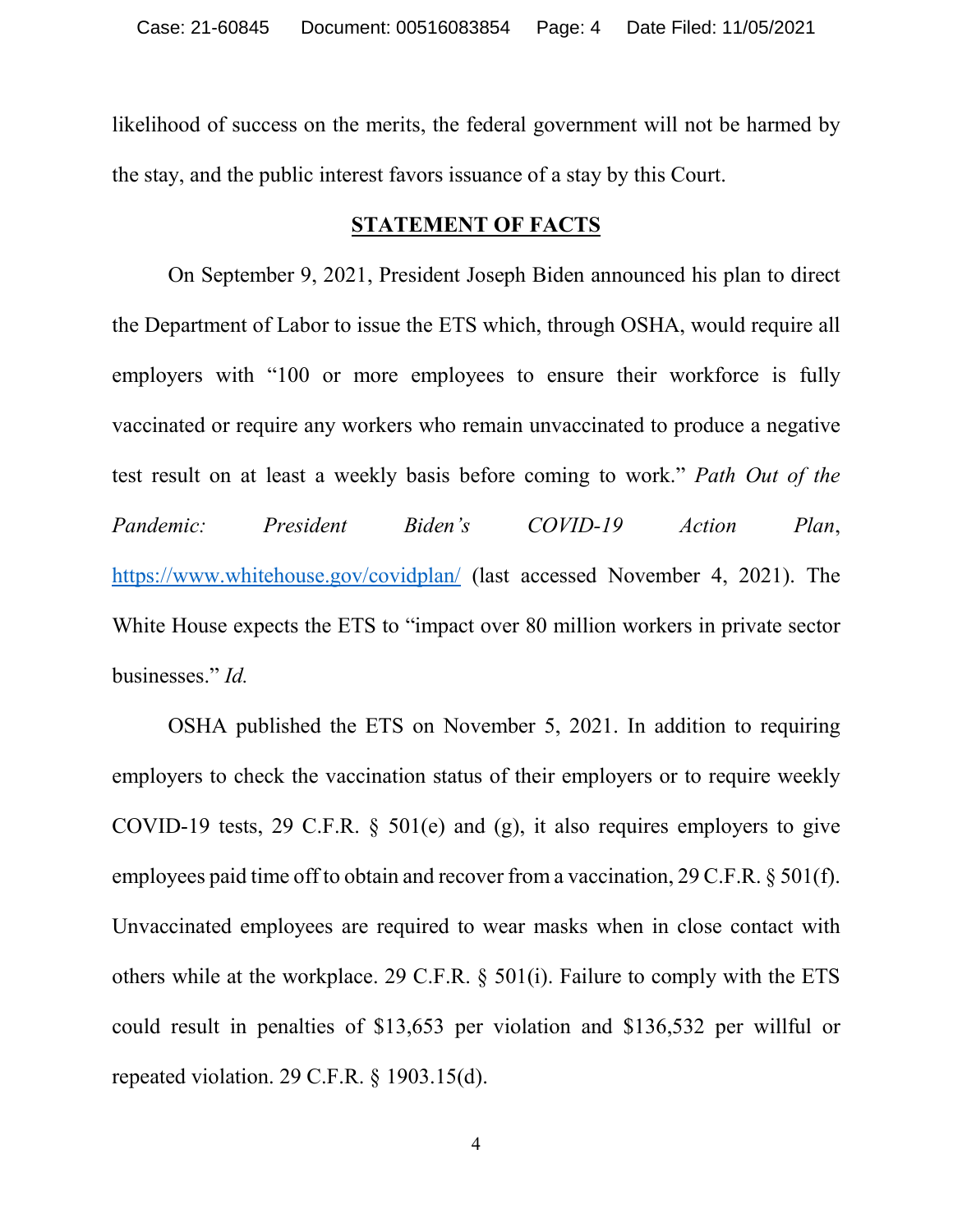Petitioners provide staffing services throughout Texas. Decl. of Debbie D'Ambrosio at  $\P$  2 (attached); Decl. of Chanel Cantu at  $\P$  2 (attached); Decl. of Russell Potocki at ¶ 2 (attached). Between them, they employ well over 10,000 individuals in a given year. D'Ambrosio Decl. at ¶ 2; Cantu Decl. at ¶ 4; Potocki Decl. at ¶ 2. While they each maintain a small amount of dedicated office staff, most of their employees are either temporary workers or "temp-to-hire" workers. D'Ambrosio Decl. at  $\P$  2; Cantu Decl. at  $\P$  3; Potocki Decl. at  $\P$  2. These employees may be people seeking immediate work out of monetary need, people looking to reenter the workforce, people looking to enter a new field, and people who simply enjoy the flexibility of temporary employment. D'Ambrosio Decl. at ¶ 7; Cantu Decl. at ¶ 5; Potocki Decl. at ¶ 4-5.

The current labor market is the tightest that Petitioners have ever seen, making attracting and retaining employees very difficult. D'Ambrosio Decl. at ¶ 7; Cantu Decl. at ¶ 6. Because the temporary worker labor market is very fluid and unstable, Petitioners are concerned that the vaccination, testing, and masking requirements of the ETS will cause them to lose employees, many of whom will never return. D'Ambrosio Decl. at  $\P$  9; Cantu Decl. at  $\P$  6; Potocki Decl. at  $\P$  8. They are also concerned that the requirements will cause some employees to leave them for smaller employers that are not covered by the ETS. *Id*.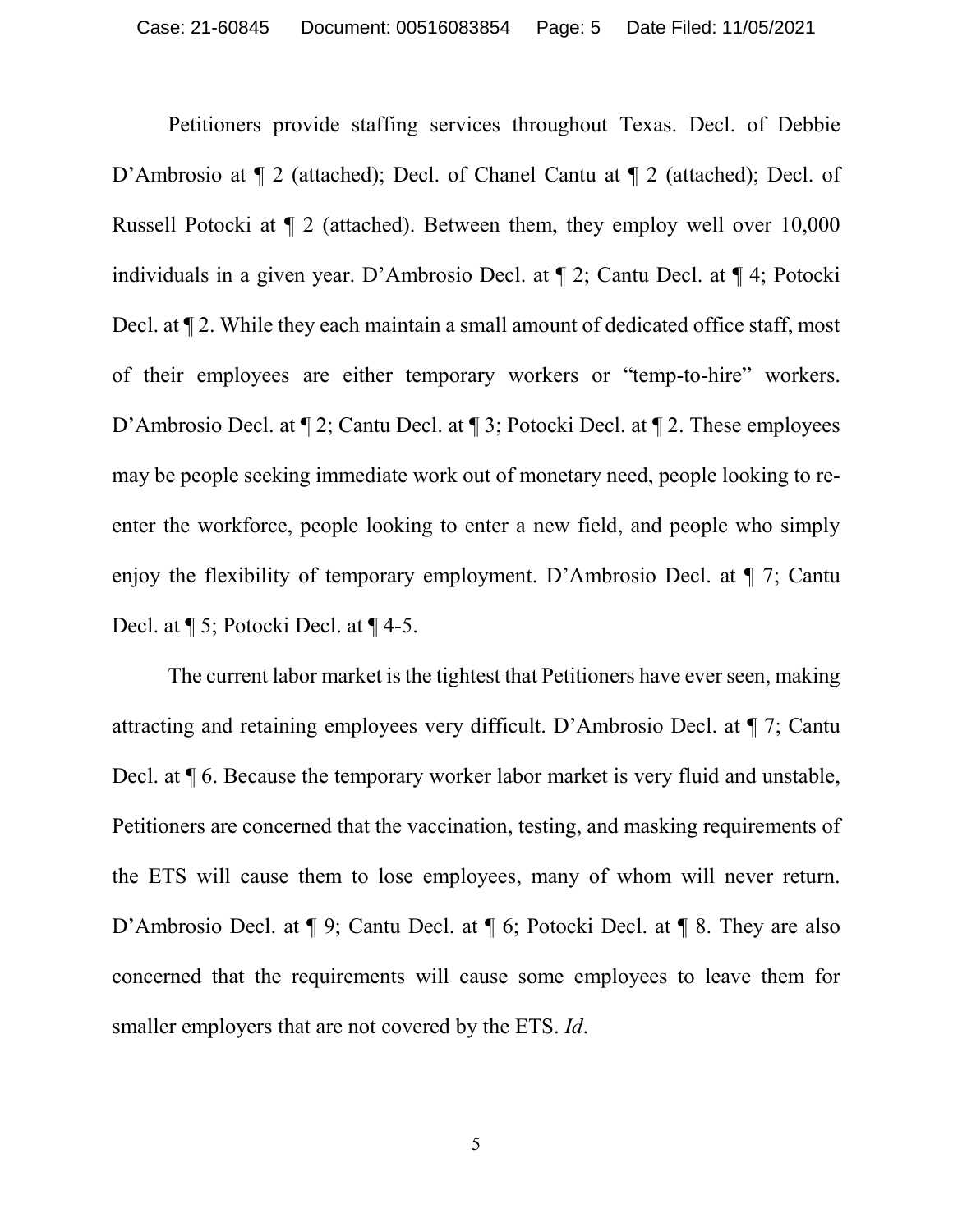The administrative burdens are also significant, if not unworkable. Unlike traditional employers, Petitioners often do not see their employees after the initial onboarding period. D'Ambrosio Decl. at ¶ 6; Potocki Decl. at ¶ 6. This will make tracking paperwork related to testing, exemptions, and vaccination status very onerous, requiring the hiring of additional administrative personnel and new computer software for compliance purposes. Cantu Decl. at ¶ 9; Potocki Decl. at ¶ 8. Petitioners expect a large number of employees to seek exemptions and accommodations as a result of the ETS. D'Ambrosio Decl. at ¶ 10; Cantu Decl. at ¶ 5; Potocki Decl. at ¶ 6. Because of high turnover and the nature of temporary staffing, the paid sick leave requirements of the ETS will also be especially burdensome to Petitioners. Cantu Decl. at ¶ 10.

#### **ARGUMENT**

In reviewing a motion for a stay of an OSHA emergency temporary standard, this Court uses the "well settled" test that requires applicants to demonstrate: (1) a substantial likelihood that they will prevail on the merits; (2) that they will suffer irreparable harm if they are not granted a stay; (3) that a stay will not substantially harm other parties to the proceeding; and (4) that a stay will not interfere with the public interest. *Taylor Diving and Salvage Co. v. U.S. Dept. of Labor*, 537 F.2d 819, 821 n.8 (5th Cir. 1976); *Asbestos Info. Association/North Am. v. OSHA*, 727 F.2d 415, 418 n.4 (5th Cir. 1984). The petitioner does not have to show that all factors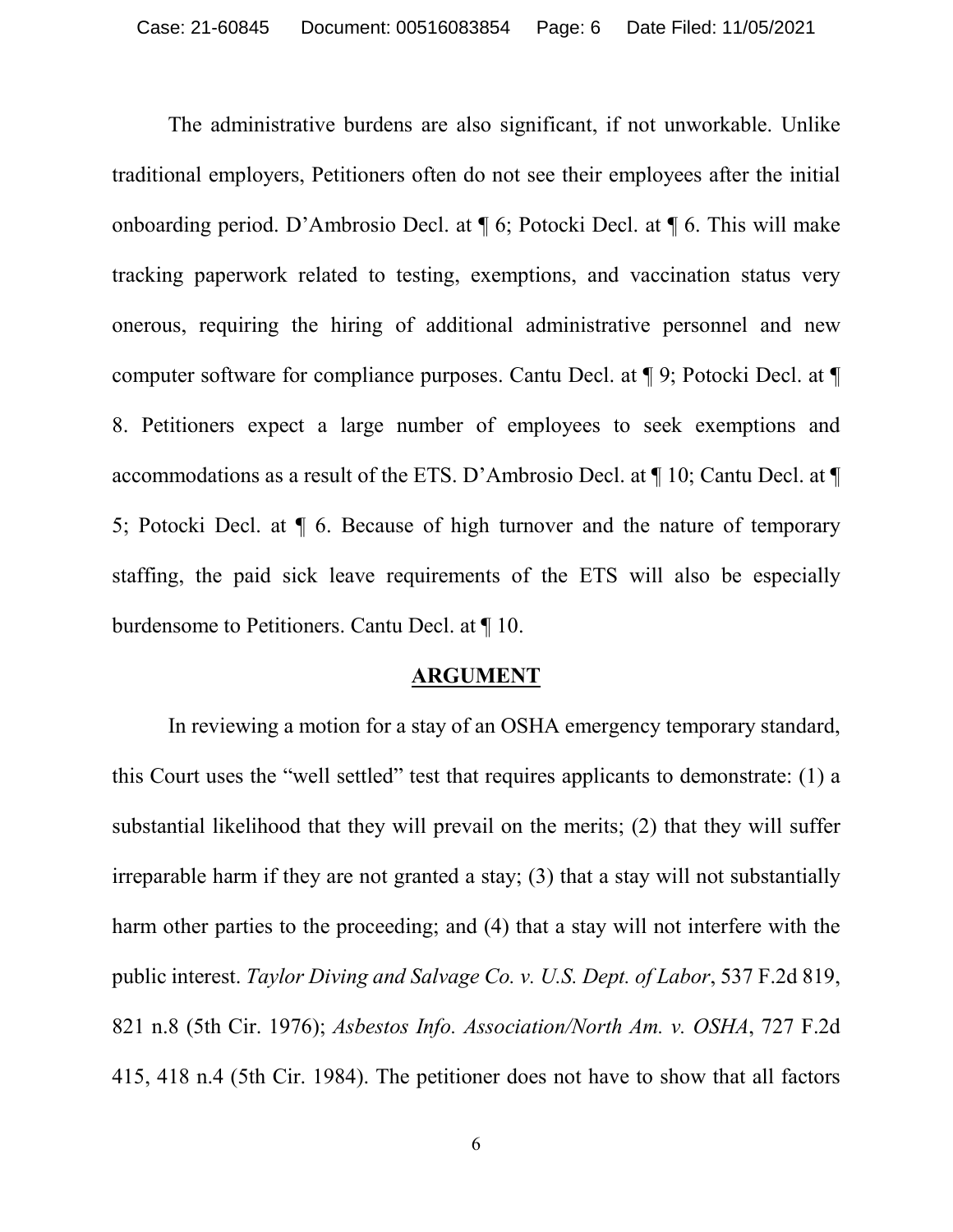favor it. The court will "balanc[e] the equities involved." *Asbestos Info.*, 727 F.2d at 418; *see also Ohio v. [United](https://advance.lexis.com/api/document/collection/cases/id/5H3V-C9Y1-F04K-P03M-00000-00?cite=803%20F.3d%20804&context=1000516) States Army Corps of Eng'rs (In re EPA & DOD Final [Rule\)](https://advance.lexis.com/api/document/collection/cases/id/5H3V-C9Y1-F04K-P03M-00000-00?cite=803%20F.3d%20804&context=1000516)*, 803 F.3d 804, 806 (6th Cir. 2015) (calling the stay factors "not prerequisites to be met, but interrelated considerations that must be balanced").<sup>[1](#page-6-0)</sup> "The first two factors of the . . .standard are the most critical." *Nken v. Holder*, 556 U.S. 418, 434 (2009). As shown below, all four factors weigh strongly in Petitioners' favor.

### **I. Petitioners have a high likelihood of succeeding on the merits.**

"When an agency claims to discover in a long-extant statute an unheralded power to regulate a significant portion of the American economy, we typically greet its announcement with a measure of skepticism." *Util Air Reg. Grp. v. Environmental Protection Agency*, 573 U.S. 302, 324 (2014) (internal quotations omitted). Here, a high degree of skepticism is warranted. Of the nine emergency temporary standards published prior to this year, three were not challenged. Scott D. Szymendera, *Occupational Safety and Health Administration (OSHA): Emergency Temporary Standards (ETS) and COVID-19*, at 33, Congressional Research Service (updated Sept. 13, 2021), [https://crsreports.congress.gov/product/pdf/R/R46288.](https://crsreports.congress.gov/product/pdf/R/R46288) Of

<span id="page-6-0"></span>The petitioner must "ordinarily" move "first before the agency for a stay pending review of its decision or order" but can file the motion for stay directly to the court of appeals if it can show that moving before the agency would be impractical. Fed. R. App. P. 18(A)(1-2). Here, it is impractical and futile to obtain a stay through OSHA, as the ETS is effective immediately through a process that intentionally avoids the procedures that typically accompany agency rulemaking. 29 U.S.C. § 655(c).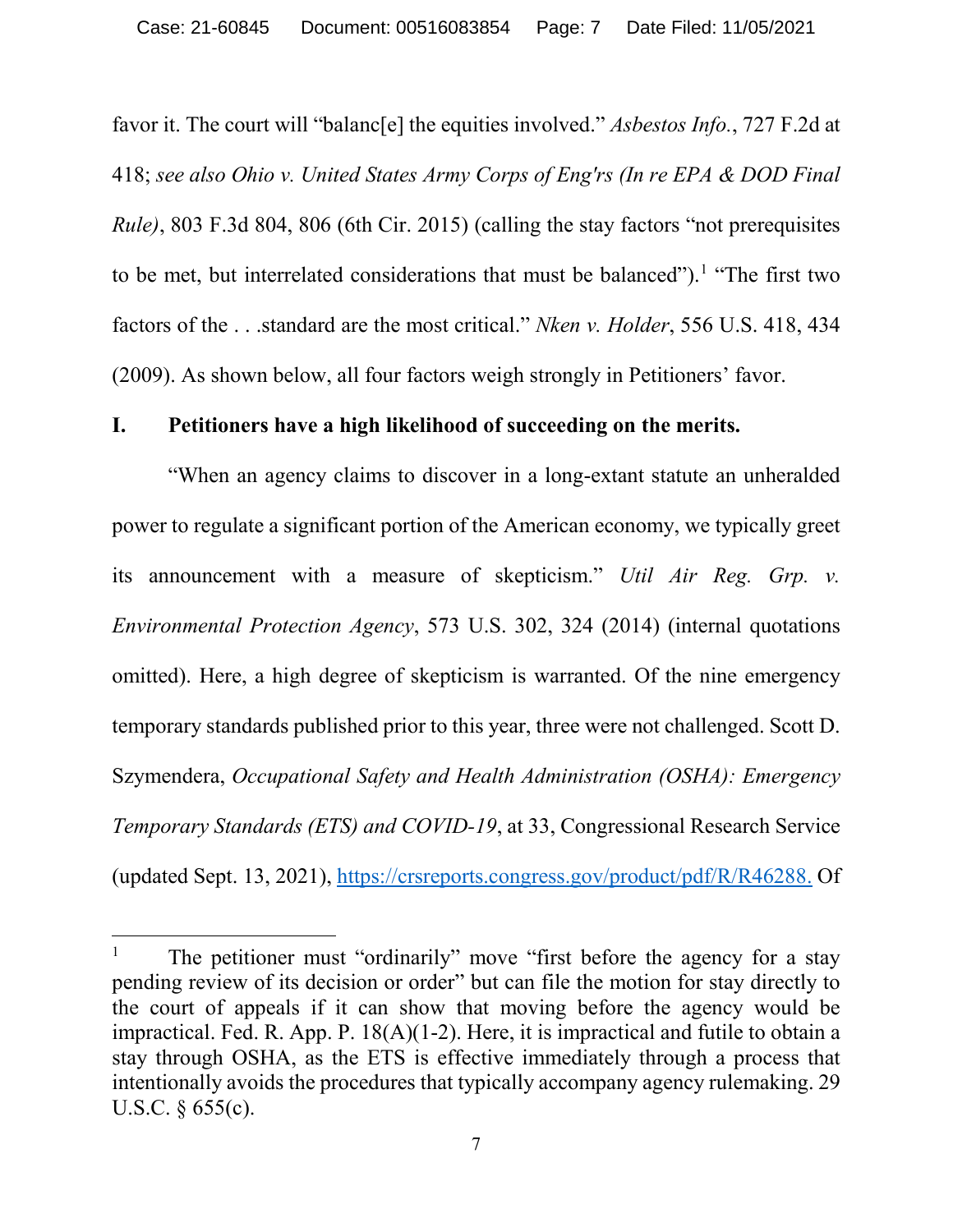the six that were challenged, only one was fully upheld, and most were stayed prior to enforcement. *Id.* OSHA has once again acted illegally because, as shown below, the subsection that gives it authority issue an ETS violates the nondelegation doctrine under Article I, Section 1 of the U.S. Constitution.

### A. *The ETS is a legislative act, not an executive one.*

The U.S. Constitution vests "[a]ll legislative powers" in Congress. U.S. Const. Art. I § 1. Congress "may not transfer to another branch 'powers which are strictly and exclusively legislative." *Gundy*, 139 S. Ct. at 2123 (quoting *Wayman v. Southard*, 23 U.S. 1, 10 (1825)). Delegations of legislative authority are only permissible when Congress "lay[s] down by legislative act an intelligible principle to which the person or body authorized to [exercise the delegated authority] is directed to conform." *Gundy v. United States*, 139 S. Ct. 2116, 2123 (2019) (quoting *J.W. Hampton & Co. v. United States*, 276 U.S. at 409) (alteration in original). Congress did no such thing here.

Section 655(c) gives OSHA quintessentially legislative powers. It allegedly allows the agency to prescribe rules, effective immediately upon publication, governing the conduct of over 80 million workers and their employers. This is "a wafer-thin reed on which to rest such sweeping power." *Ala. Ass'n of Realtors v. HHS*, 210 L. Ed. 2d 856, 861 (2021).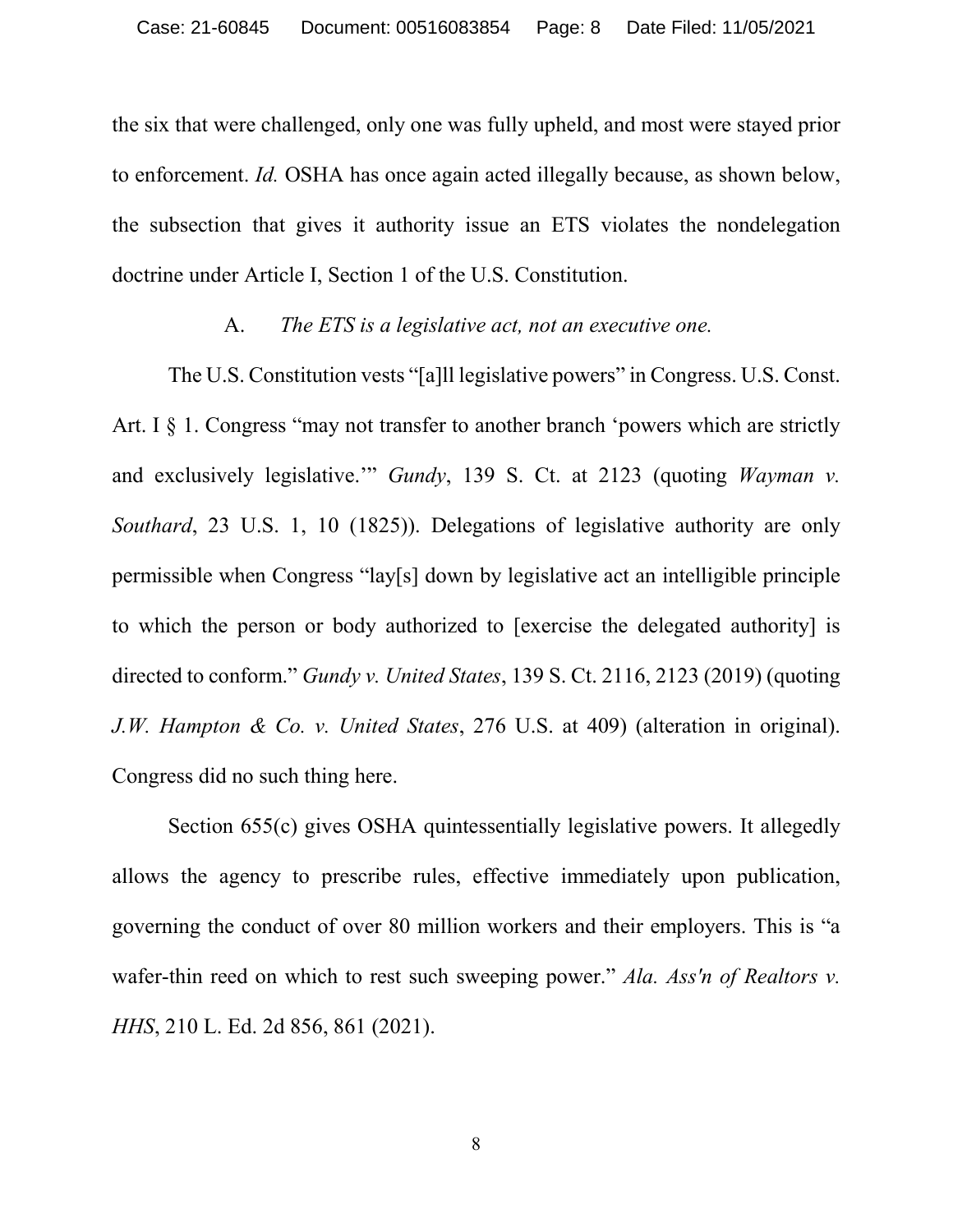The section allegedly giving OSHA authority to issue ETSs is capacious. It reads:

> OSHA shall provide, without regard to the requirements of chapter 5, title 5, United States Code [5 USCS §§ 500 et seq.], for an emergency temporary standard to take immediate effect upon publication in the Federal Register if he determines (A) that employees are exposed to grave danger from exposure to substances or agents determined to be toxic or physically harmful or from new hazards, and (B) that such emergency standard is necessary to protect employees from such danger.

29 U.S.C. § 655(C). According to OSHA, this delegation of authority allows it to decide if businesses such as Petitioners must inquire into its employees' vaccine status or require its employees to produce a negative test every week and wear masks while at work.

While the line between legislative power and judicial or executive power has not been "exactly drawn," *see Wayman v. Southard*, 23 U.S. 1, 43 (1825), any power to determine the "legislative policy and its formulation and promulgation as a defined and binding rule of conduct" is legislative, *Yakus v. United States*, 321 U.S. 414, 424 (1944). Here, the President set the legislative policy of "substantially increas[ing] the number of Americans covered by vaccination requirements," *Path Out of the Pandemic*, [https://www.whitehouse.gov/covidplan/,](https://www.whitehouse.gov/covidplan/) and then set binding rules enforced with the threat of large fines. That is a quintessential legislative act and one wholly unrelated to the purpose of OSHA itself, which is protecting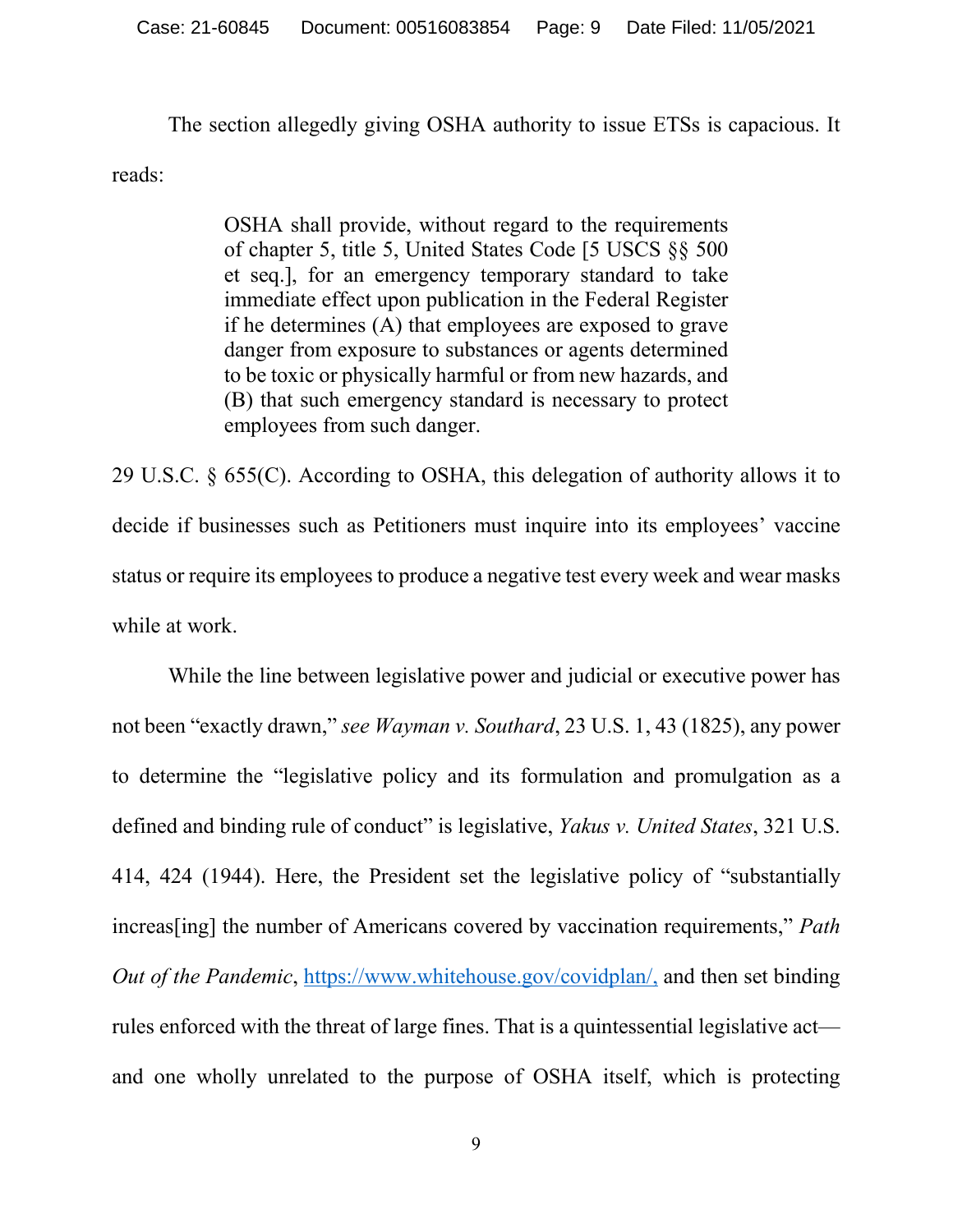*workplace* safety. Nowhere in OSHA's enabling legislation does Congress confer upon it the power to end pandemics.

# B. *The ETS statute contains no "intelligible principle."*

The prohibition of Congress delegating its legislative authority to another branch of government "is rooted in the principle of separation of powers that underlies our tripartite system of Government." *Id.* at 371. Allowing Congress to "merely announce vague aspirations and then assign others the responsibility of adopting legislation to realize its goals" undermines our system of government. *Gundy*, 139 S. Ct. at 2133 (Gorsuch, J., dissenting). Maintaining "the separation of governmental powers into three coordinate Branches is essential to the preservation of liberty." *Mistretta*, 488 U.S. at 380. Accordingly, when Congress delegates its legislative authority, it must give an intelligible principle to which the Executive is directed to conform, and it must make "clear to the delegee 'the general policy' he must pursue and the 'boundaries of [his] authority.'" *Gundy*, 139 S. Ct. at 2123, 2129 (quoting *American Power & Light v. Securities & Exchange Comm'n*, 329 U.S. 90, 105 (1946)) (alteration in *Gundy*).

To determine whether Congress has established an intelligible principle for OSHA to follow, it looks at whether it "clearly delineates a general policy, the public agency which is to apply it, and the boundaries of this delegated authority." *Mistretta v. United States*, 488 U.S. 361, 372–73 (quoting *American Power & Light Co. v.*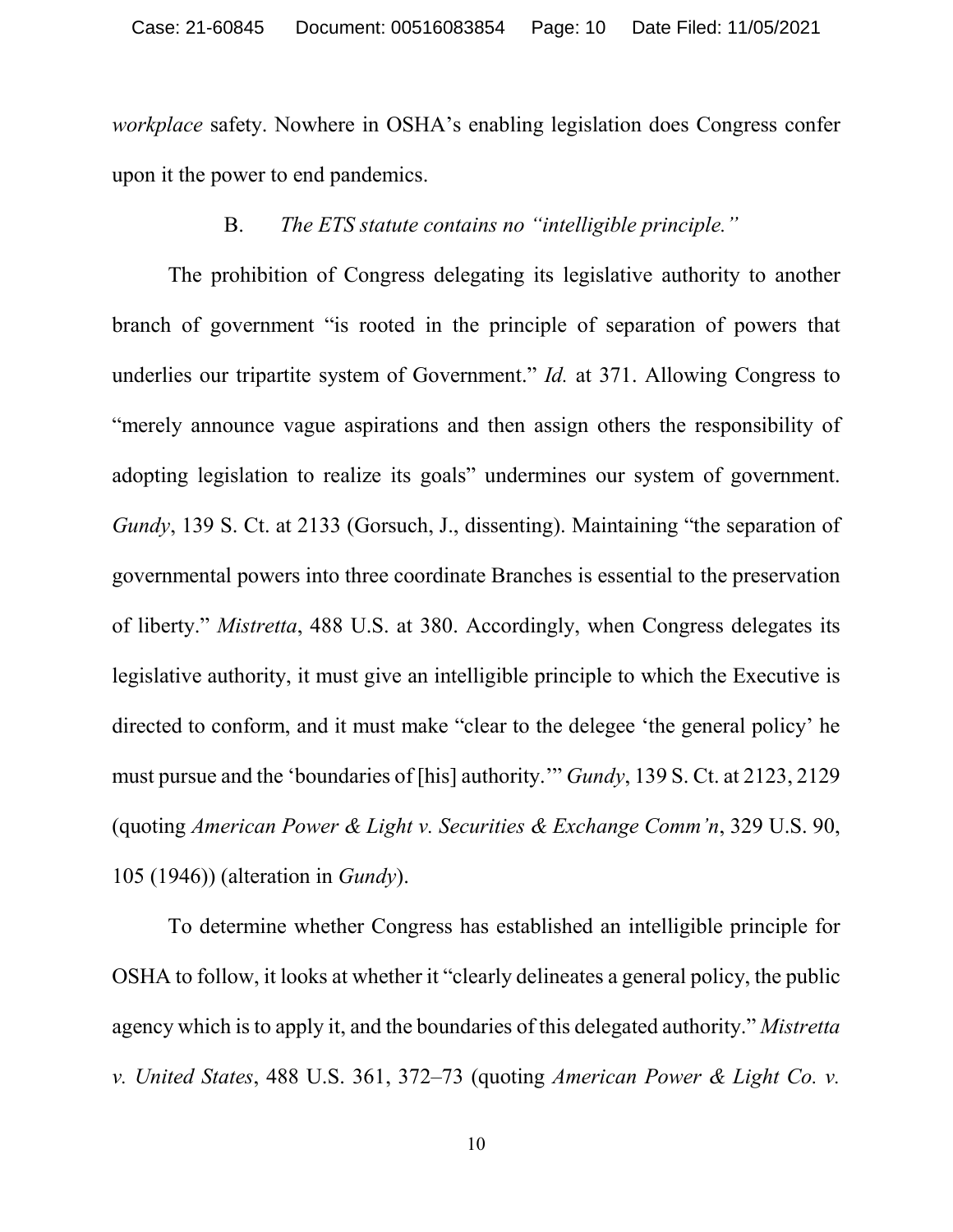*Securities & Exch. Comm'n*, 329 U.S. 90, 105 (1946)). Failing to delineate these powers will remove our "greatest security against tyranny—the accumulation of excessive authority in a single branch." *Id.* at 381. There is no intelligible principle here for at least three reasons.

First, key words and phrases in the statute are not defined. For instance, Congress provided no guidance on what is to be considered a "grave danger," whether a virus constitutes a "substance or agent," nor whether an illness that has been known about and spreading through the public for almost two years is a "new hazard."

Second, the Act does not give OSHA meaningful boundaries for deciding what is "necessary to protect employees," and it allows the rule to go into effect without a notice-and-comment rulemaking procedure.<sup>[2](#page-10-0)</sup> *Id.* 

Third, the authority claimed by OSHA is grossly disproportionate to the amount of guidance provided by Congress. *See, e.g., Whitman v. Am. Trucking Ass'ns*, 531 U.S. 457, 476 (2001) ("It is true enough that the degree of agency discretion that is acceptable varies according to the scope of the power congressionally conferred."). As a result, such a statute is "delegation running riot."

<span id="page-10-0"></span> <sup>2</sup> A notice and comment procedure only occurs *after* the ETS has been published and taken effect. 29 U.S.C. § 655(c)(3).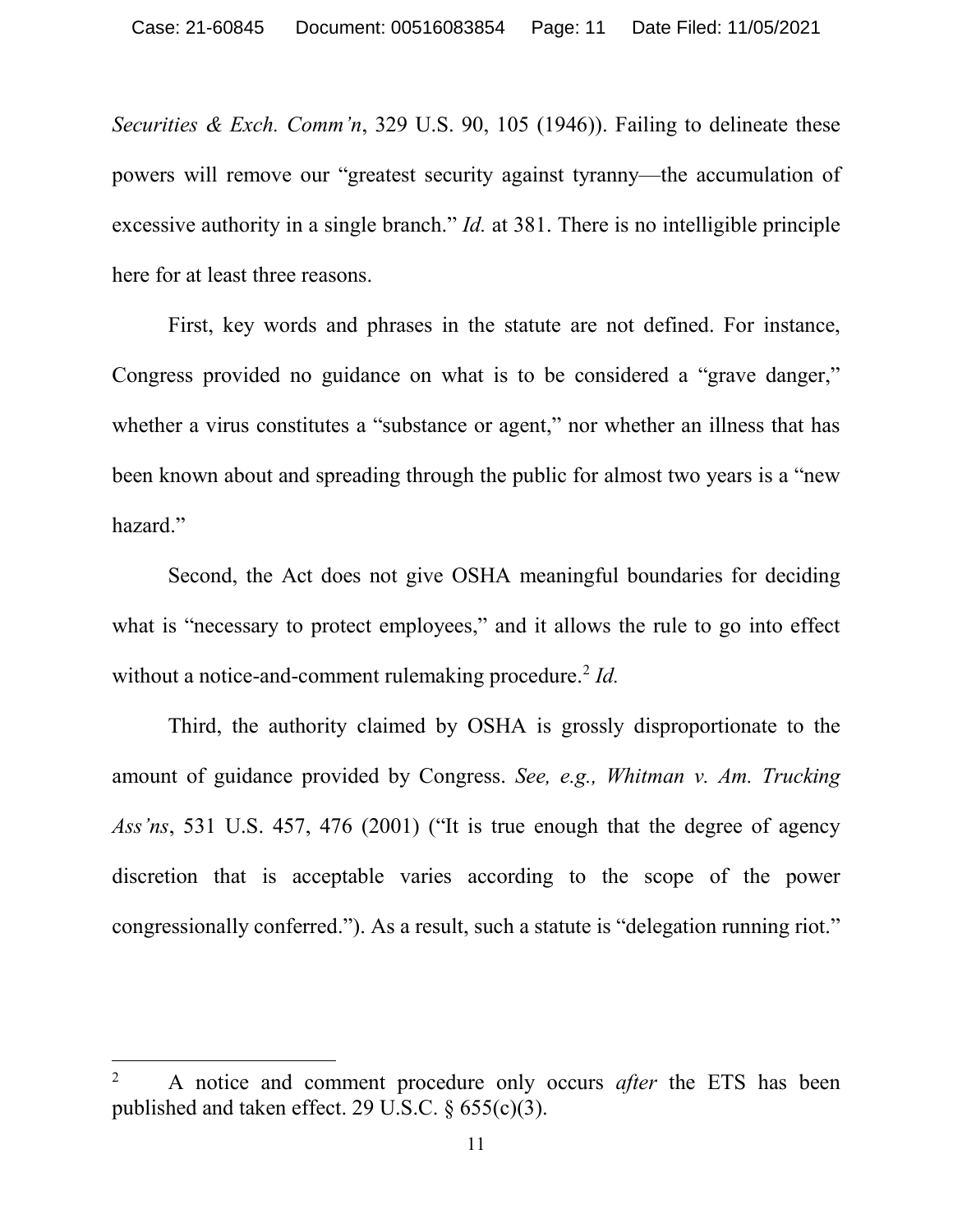*See A.L.A. Schechter Poultry Corp. v. United States*, 295 U.S. 495, 553 (1935) (Cardozo, J., concurring).

> 1. Congress's failure to define key terms gives OSHA unfettered discretion to trigger an ETS.

The delegation problems with the Act are rooted, in part, in poorly defined boundaries for the scope of OSHA's work. Congress's statement of findings and declaration of purpose and policy for OSHA is almost as inexact as the ETS statute. It declares "its purpose and policy . . . to assure so far as possible every working man and woman in the Nation safe and healthful working conditions and to preserve our human resources<sup>[1]</sup>" 29 U.S.C § 651(b). It then lists 13 activities for OSHA to conduct, ranging from "encouraging employers and employees in their efforts to reduce the number of occupational safety and health hazards" to "encouraging joint labor-management efforts to reduce injuries and disease arising out of employment." *Id.* The "boundaries" of the Executive's authority in doing these things, however, is nowhere to be found, and Congress's failure to define key terms, or at least provide guidance in interpreting them, delegates too much power to OSHA. *See Schechter Poultry*, 295 U.S. at 531–35; *Whitman*, 531 U.S. at 475 ("While Congress need not provide any direction to the EPA regarding the manner in which it is to define 'country elevators,' which are to be exempt from new-stationary-source regulations governing grain elevators, see § 7411(i), it must provide substantial guidance on setting air standards that affect the entire national economy.").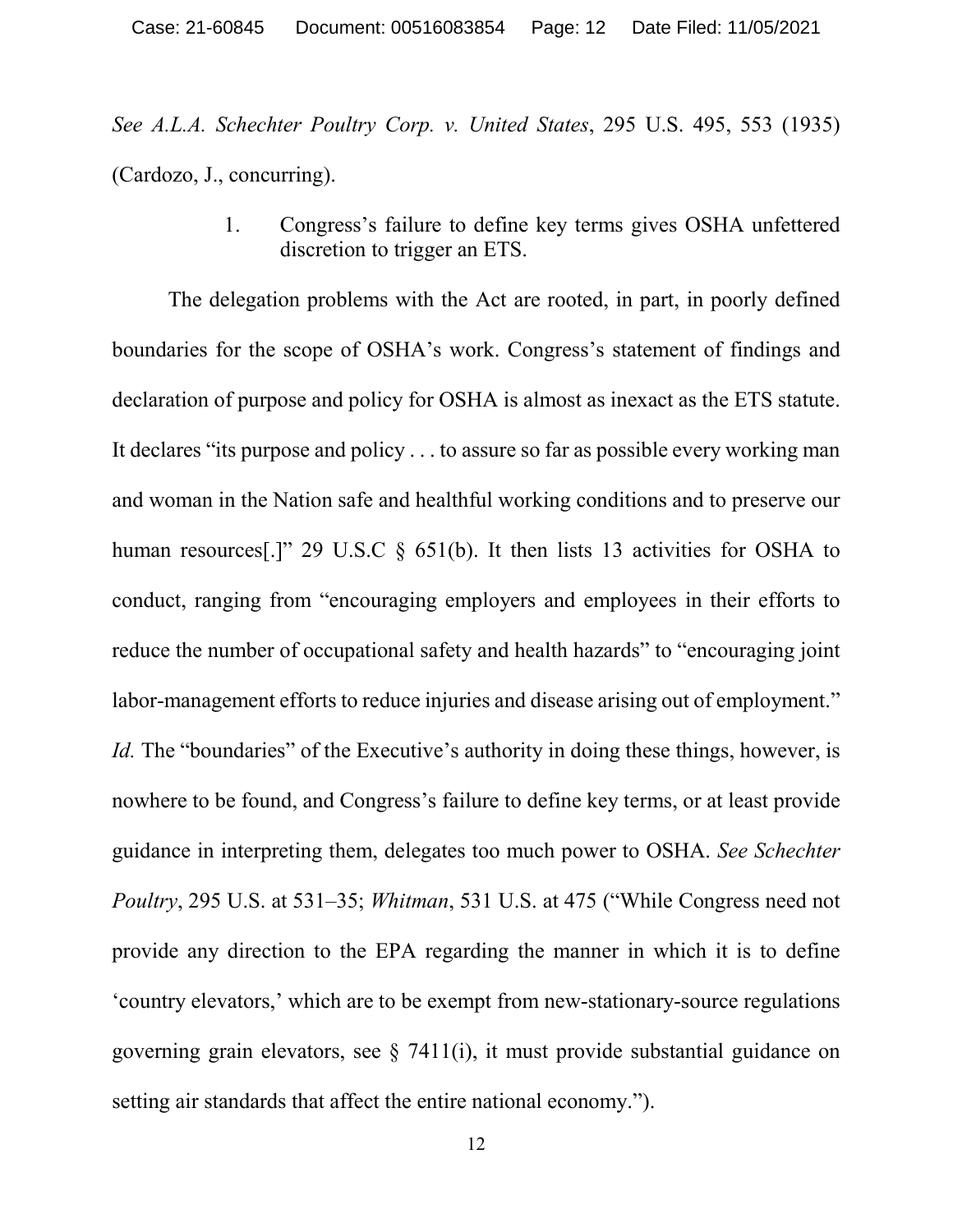Unlike the country elevator example from *Whitman*, the meaning of grave danger, substances or agents, and new hazards are vital in determining whether OSHA can trigger the need for a nationwide ETS. By failing to provide any guidance to aid this determination, Congress has merely expressed "vague aspirations" and left OSHA with virtually unlimited discretion to decide whether the requisite conditions for an ETS exists. Not only does this not prevent the accumulation of excessive authority in one branch, it gives OSHA the unrestrained authority to give itself even more authority. To allow such a delegation would completely undermine the Constitution's arrangement of authority among the branches.

> 2. Congress's failure to provide guidance to determine what is "necessary to protect" also does nothing to confine OSHA's discretion.

In order to comply with the nondelegation doctrine, Congress must provide "boundaries of [for its] delegated authority." *Mistretta*, 488 U.S. at 372–73 (quoting *American Power*, 329 U.S. at 105). In doing so, it must "meaningfully constrain[]" the Executive's discretion. *See Touby v. United States*, 500 U.S. 160, 166 (1991). Here, Congress failed to provide any guidance as to what it meant by "necessary to protect employees," leaving the statute devoid of any meaningful standard to confine OSHA's discretion.

Consider two instances where this Court found a statute to be lacking an intelligible principle, it characterized the relevant statutes as Congress "fail[ing] to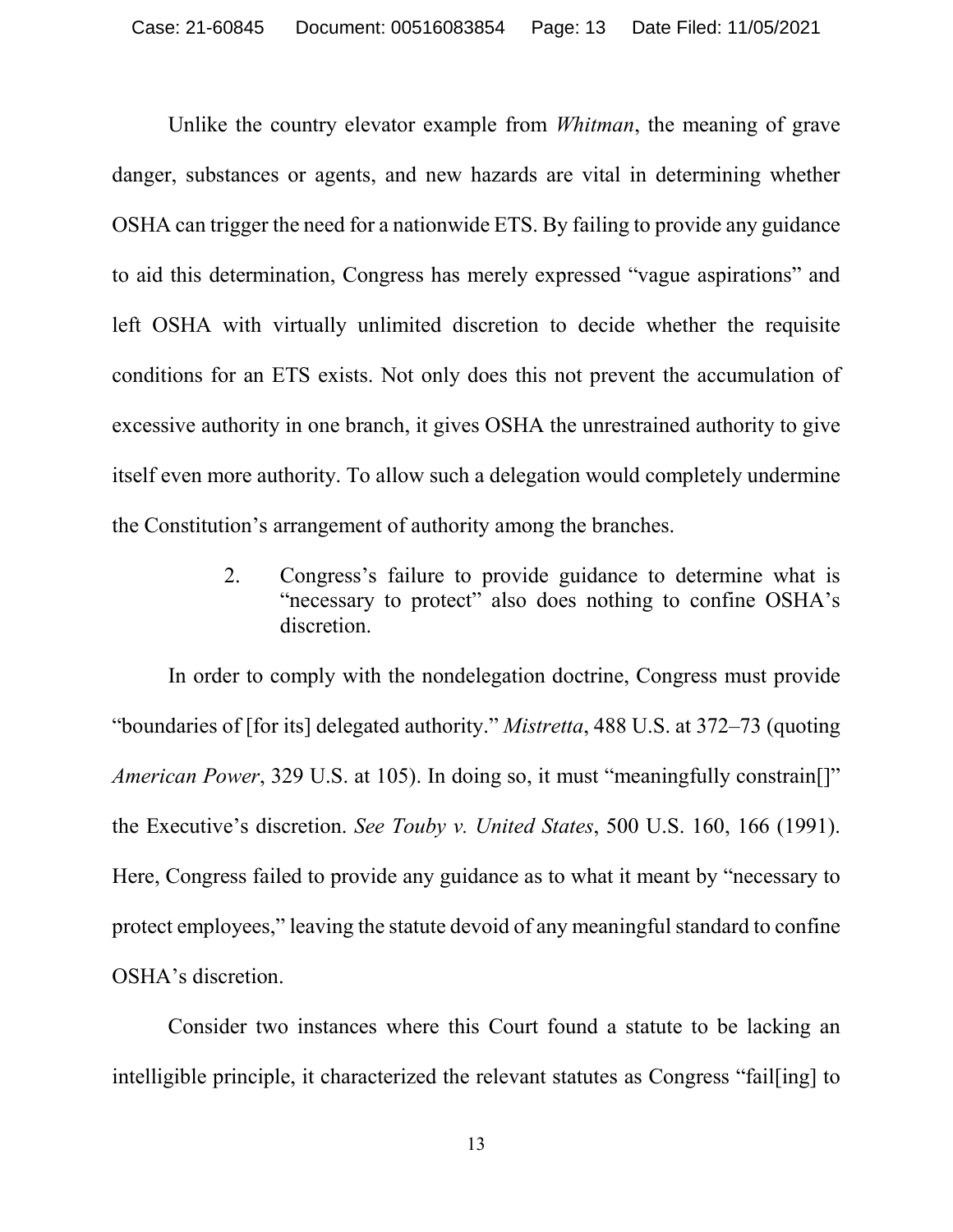articulate *any* policy or standard' to confine discretion." *Gundy*, 139 S. Ct. at 2129 (quoting *Mistretta*, 488 U.S. at 373 n.7) (emphasis in *Gundy*). In *Schechter Poultry*, 295 U.S. at 538, the Court struck down a statute giving the President the power to make codes of fair competition—an undefined term—but did not limit his discretion in any meaningful way because it did not limit the scope of the codes and he could approve or disapprove of industry suggestions "as he may see fit." His only charge was to make sure the proposed codes were not "designed to promote monopolies or to eliminate or oppress small enterprises." *Schechter Poultry*, 295 U.S. at 538. This "unfettered" ability to approve and prescribe codes affecting trade and industry throughout the country is an unconstitutional delegation of legislative power.<sup>[3](#page-13-0)</sup> *Id.* at 541–42; *see also Panama Refining Co. v. Ryan*, 293 U.S. 38, 43 (1935).

Returning to challenge at hand, the requirement that the ETS be "necessary" to protect employees from the stated emergency is wholly inadequate under the nondelegation doctrine. Other than that one word, there is no constraint on OSHA's discretion. This distinguishes the ETS statute from statutes like the one *Touby v. United States*, where the Attorney General could temporarily schedule a drug if he found "doing so is 'necessary to avoid an imminent hazard to the public safety.'" 500 U.S. 160, 166 (1991) (quoting 21 U.S.C. § 811(h)(1)). In making that finding,

<span id="page-13-0"></span> <sup>3</sup> Like the OSHA statute, the statute at issue in *Schechter Poultry* also did not include a procedure for notice and a hearing with the agency. 295 U.S. at 533–34.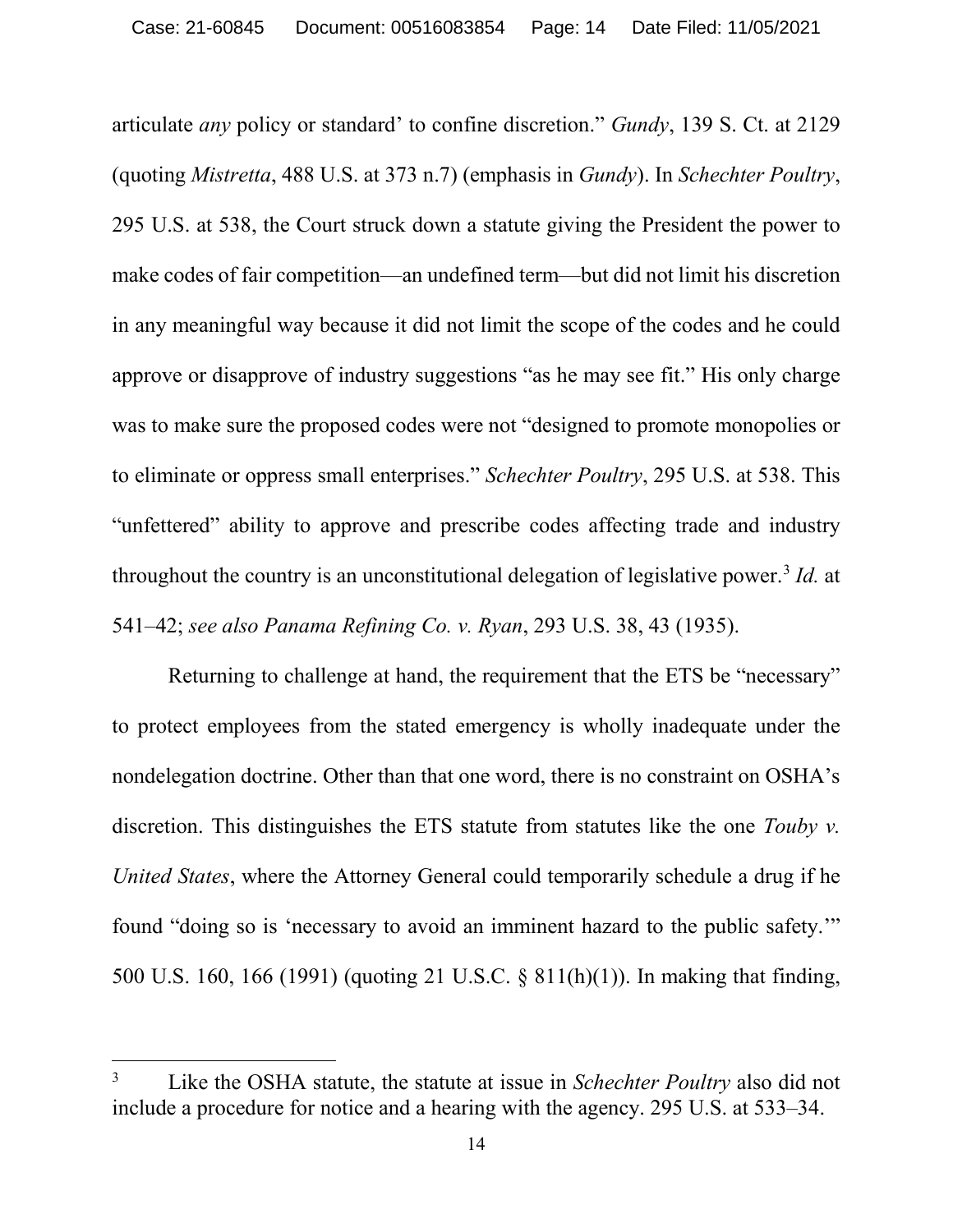Congress provided the Attorney General numerous factors to consider and required him to publish a 30-day notice. *Id.* at 166–67. These lengthy and "multiple specific restrictions," *id* at 167, stand in stark contrast to the ETS statute.

Rather than providing specific guidelines in determining necessity, Congress left OSHA unrestricted in the use of its discretion. It additionally has the power to publish the ETS to take effect immediately without any procedure for notice-andcomment rulemaking. These compound the separation of power problem present in the Act's failure to confine key terms. The result is a situation where OSHA has the unfettered authority to claim more authority, and then unfettered discretion to determine whether the rule it wrote is "necessary" to carry out its claimed authority. Instead of providing meaningful boundaries, the Act leaves OSHA without any meaningful boundaries to confine its discretion when publishing an ETS, a quintessential violation of the nondelegation doctrine.

> 3. OSHA is claiming authority that is vastly disproportionate to the amount of statutory guidance.

Importantly, the more power a statute gives to an agency, the less discretion in how to wield it is acceptable. *Whitman v. Am. Trucking Ass'ns*, 531 U.S. 457, 476 (2001) ("It is true enough that the degree of agency discretion that is acceptable varies according to the scope of the power congressionally conferred."); *see also Gundy*, 139 S. Ct. at 2144 *(Gorsuch, J., dissenting)* ("If the separation of powers means anything, it must mean that Congress cannot give the executive branch a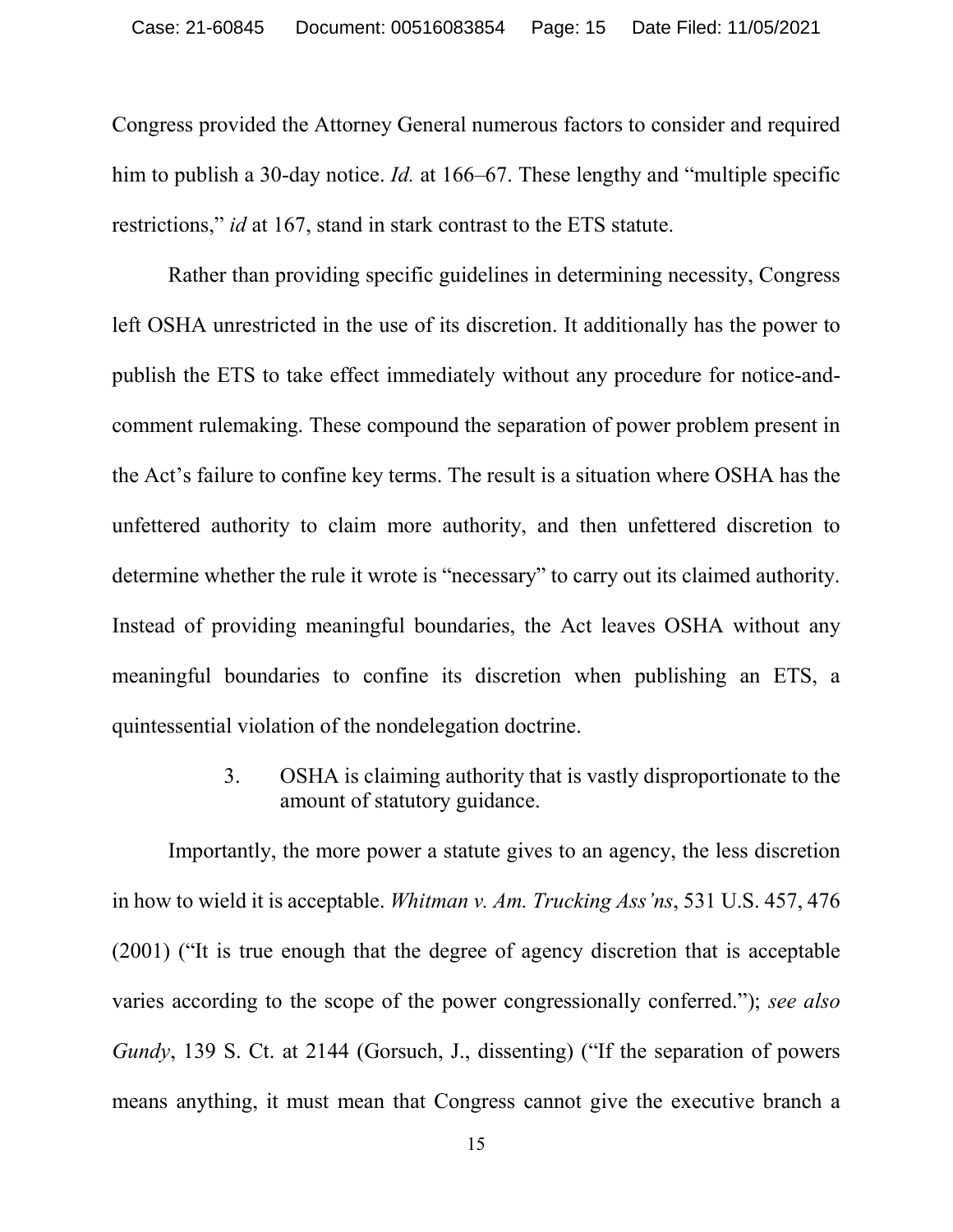blank check to write a code of conduct governing private conduct for a half-million people."). "Narrow, interstitial delegations of authority" are acceptable, *United States v. Melger-Diaz*, 2 F.4<sup>th</sup> 1263, 1267 (9th Cir. 2021), but Congress "must" provide substantial guidance" when giving the Executive to set "standards that effect the entire national economy," *Whitman*, 531 U.S. at 475.

This principle is also evident when Congress delegates legislative authority to branches that have independent authority over the subject matter. *Loving v. United States*, 517 U.S. 748, 772-73; *United States v. Mazurie*, 419 U.S. 544, 556-57 (1975). But that is not the situation here, where OSHA is claiming that the Act confers to the Executive the power to order 80 million Americans to inject themselves with an irreversible vaccine under threat of losing their livelihood. It is difficult to conceive of a more sweeping claim of authority than this. Extraordinary claims require extraordinary proof, and here, there is very little evidence that Congress intended to confer to the Executive to issue *this* kind of directive under *this* rarely used, rarely upheld Act.

### **II. Petitioners will be irreparably harmed.**

The second prong of this Court's inquiry, when considering whether to grant a stay, is a showing of irreparable harm to Petitioners. If the ETS is not stayed, Petitioners will face administrative and financial burdens that will never be recouped. "Indeed 'complying with a regulation later held invalid almost *always*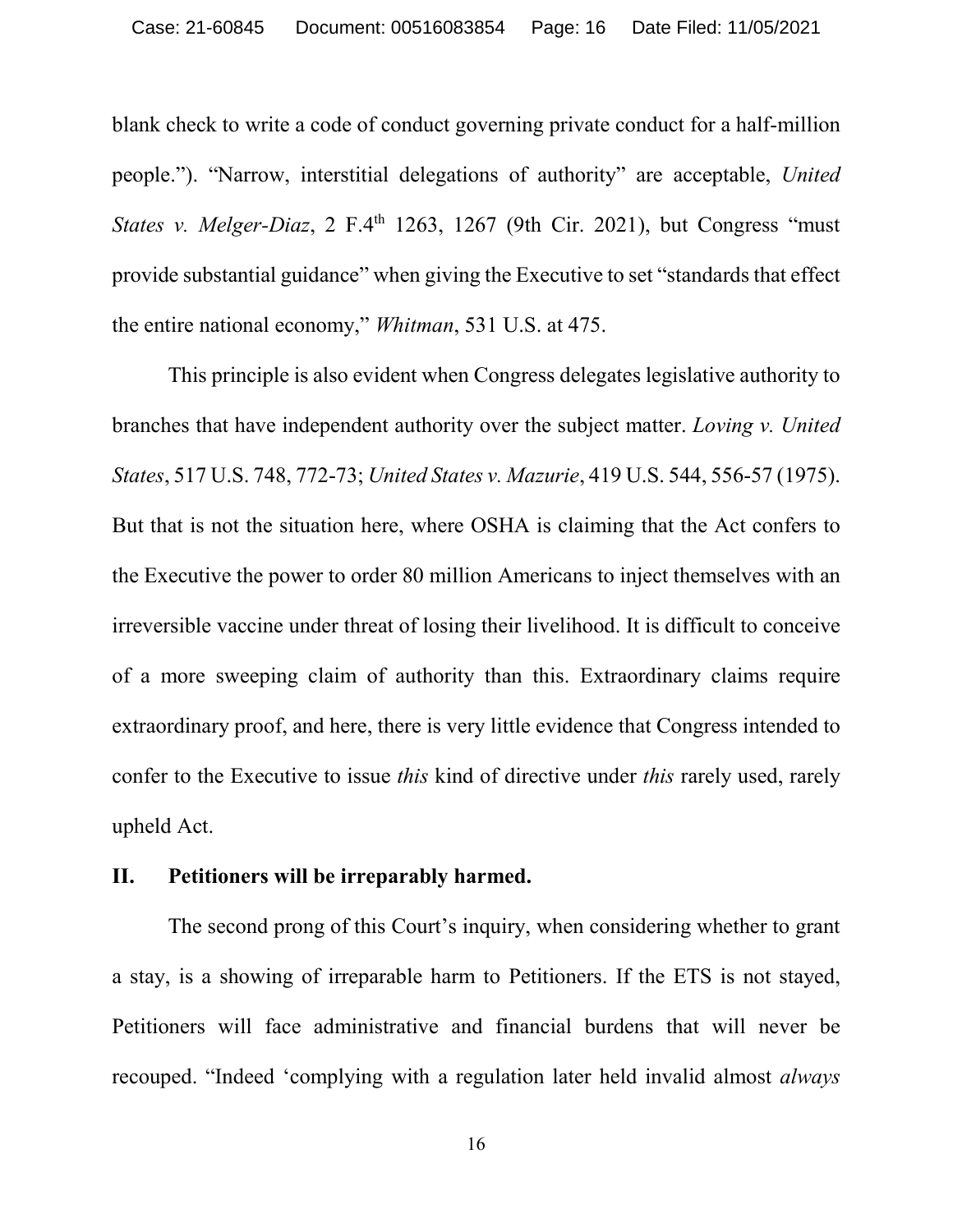produces the irreparable harm of nonrecoverable compliance costs.'" *Texas v. U.S. Environmental Protection Agency*, 829 F.3d 405, 433 (5th Cir. 2016) (quoting *Thunder Basin Coal Co. v. Reich*, 510 U.S. 200, 220–21 (1994) (Scalia, J., concurring in part and concurring in the judgment)). When considering this prong, "it is not so much the magnitude but the irreparability that counts." *Enter. Int'l v. Corporacion Estatal Petrolera Ecuatoriana*, 762 F.2d 464, 472 (5th Cir.1985) (quoting *Canal Authority v. Callaway*, 489 F.2d 567, 575 (5th Cir. 1974)). shown below, in addition to the financial penalties OSHA may levy on non-compliant businesses, Petitioners face multiple irreparable harms that threatens their present and future success.

#### *A. The financial penalties for non-compliance are extraordinary.*

The OSHA statute allows for civil and criminal penalties. 29 U.S.C. § 666. Penalties are assessed "for each violation." *Id* at § 666(a). Every year, OSHA is obligated to adjust its maximum penalty consistent with inflation. *See Southern Hens, Inc. v. Occupational Safety and Health Review Commission*, 930 F.3d 667, 683 (5th Cir. 2019). The current penalty for violations is \$13,653 per violation and \$136,532 per willful or repeated violation. 29 C.F.R. § 1903.15(d). Even if Petitioners managed to ensure 90% compliance with the ETS, they would still be facing the choice of either losing the use of 10% of their workforce or risking thousands and thousands of dollars in penalties—an impossible choice.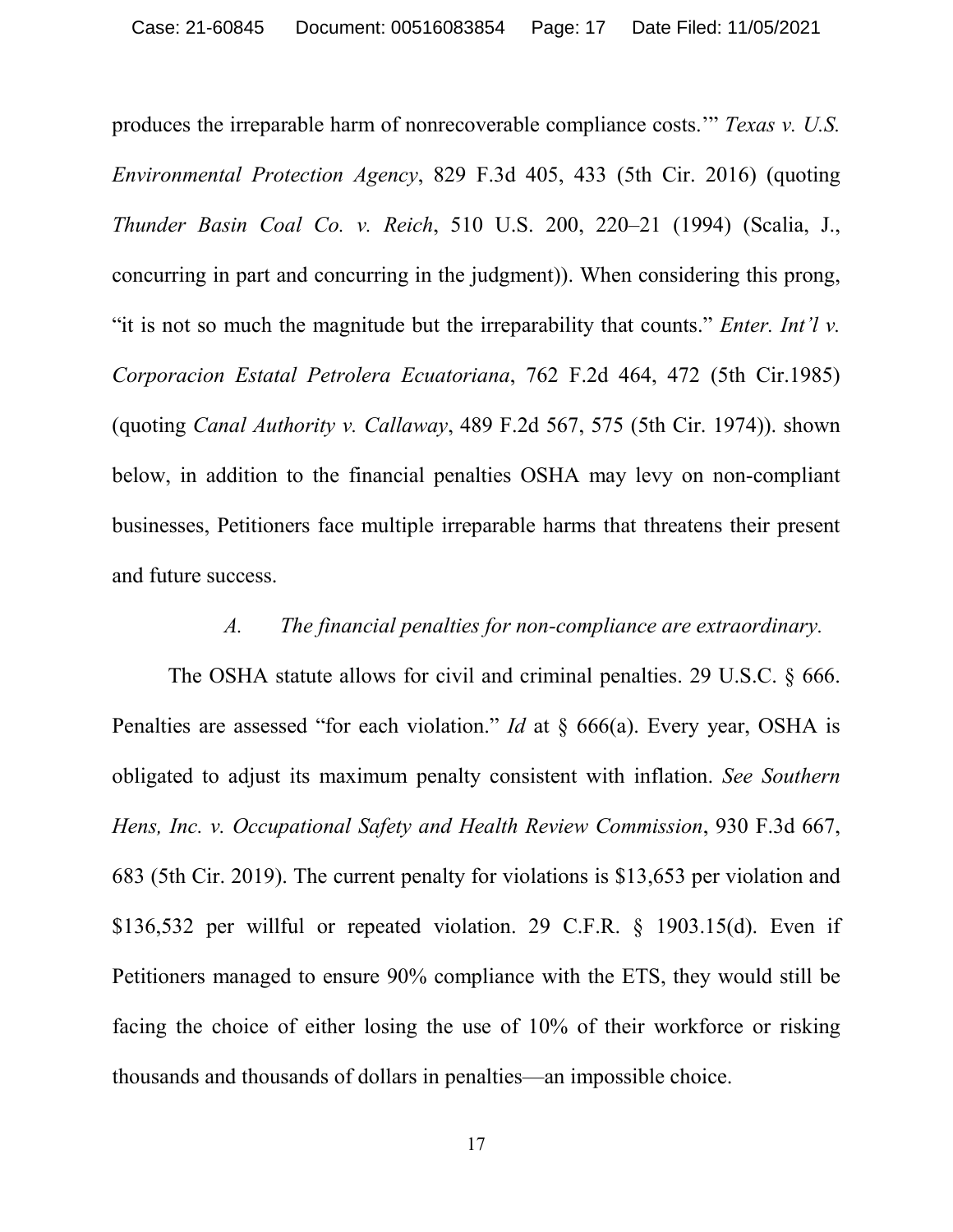#### *B. The ETS is administratively unworkable.*

The administrative costs of inquiring into each of its employees' vaccination status and managing the testing status of those that choose not to get vaccinated will be unduly burdensome and administratively unworkable. D'Ambrosio Decl. at ¶ 5; Cantu Decl. at ¶ 3, 5-8; Potocki Decl. at ¶ 7-8. Petitioners rely on being nimble and administratively light. A handful of administrative employees coordinate the employment of thousands of temporary workers. D'Ambrosio Decl. at ¶ 5; Cantu Decl. at  $\P$  9. Petitioners tend to employ people who want immediate work, are open to doing any type of job, or want to try out a new industry. D'Ambrosio Decl. at ¶ 2; Cantu Decl. at ¶ 2, 5; Potocki Decl. at ¶ 4, 5. They also employ people who are looking to fill gaps in employment or are trying to supplement their income with part-time work. Potocki Decl. at ¶ 5.

Additionally, because many employees plan to only work for Petitioners temporarily, many employees do not have, and do not intend to build, long-lasting relationships with Petitioners. D'Ambrosio Decl. at ¶ 6-7; Cantu Decl. at ¶ 2, 5; Potocki Decl. at ¶ 6. They can be hesitant to share personal or medical information. Many of Petitioners' employees also work remotely, or when they do report to a physical location, it is to a client of Petitioners, rather than directly to Petitioners' offices. D'Ambrosio Decl. at ¶ 6. Once a client agrees to take on an employee and the employee is successfully onboarded, communication between the employee and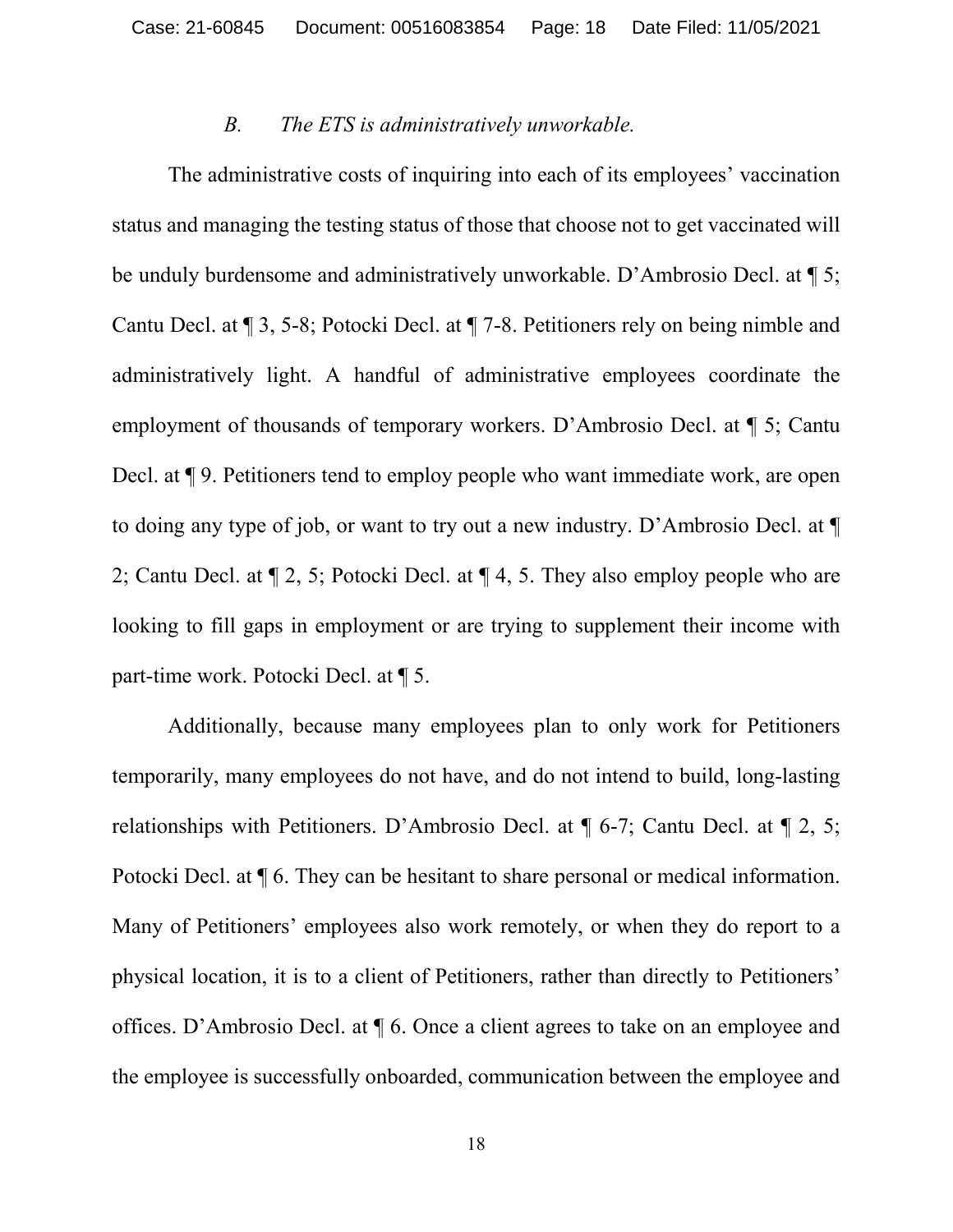Petitioners is minimal until the temporary job is finished. D'Ambrosio Decl. at ¶ 6; Cantu Decl. at ¶ 2, 8; Potocki Decl. at ¶ 6.

Any added administrative burden will result in lost hours for Petitioners' administrative staff, perhaps resulting in the need to work overtime or hire new employees. D'Ambrosio Decl. at ¶ 5; Cantu Decl. at ¶ 9; Potocki Decl. at ¶ 7-8. Additionally, because the employees rarely work at Petitioners' facilities, complying with the testing requirement is not as simple as using at-home tests when employees come to work. Requiring unvaccinated employees to come in to test or meeting them at their physical working location will take an untold number of hours. The required paid time off will, likewise, cause great hardship to petitioners because of the highturnover in the industry. Cantu Decl. at ¶ 10.

### *C. Due to unequal application of the vaccine mandate, Petitioners are likely to lose employees to smaller competitors.*

An additional irreparable harm is that valuable employees will either leave Petitioners for a smaller entity not subject to the mandate or drop out of the workforce entirely. D'Ambrosio Decl. at ¶ 9; Cantu Decl. at ¶ 5, 6; Potocki Decl. at ¶ 6, 8. This is a unique harm to Petitioners' business practices. The temporary nature of its job assignments makes employees especially mobile, and employees will often work at the physical location of smaller firms that are not subject to the ETS. These employees will immediately notice the incongruity of having to be vaccinated or tested, unlike their officemates. D'Ambrosio Decl. at ¶ 10. The employees who only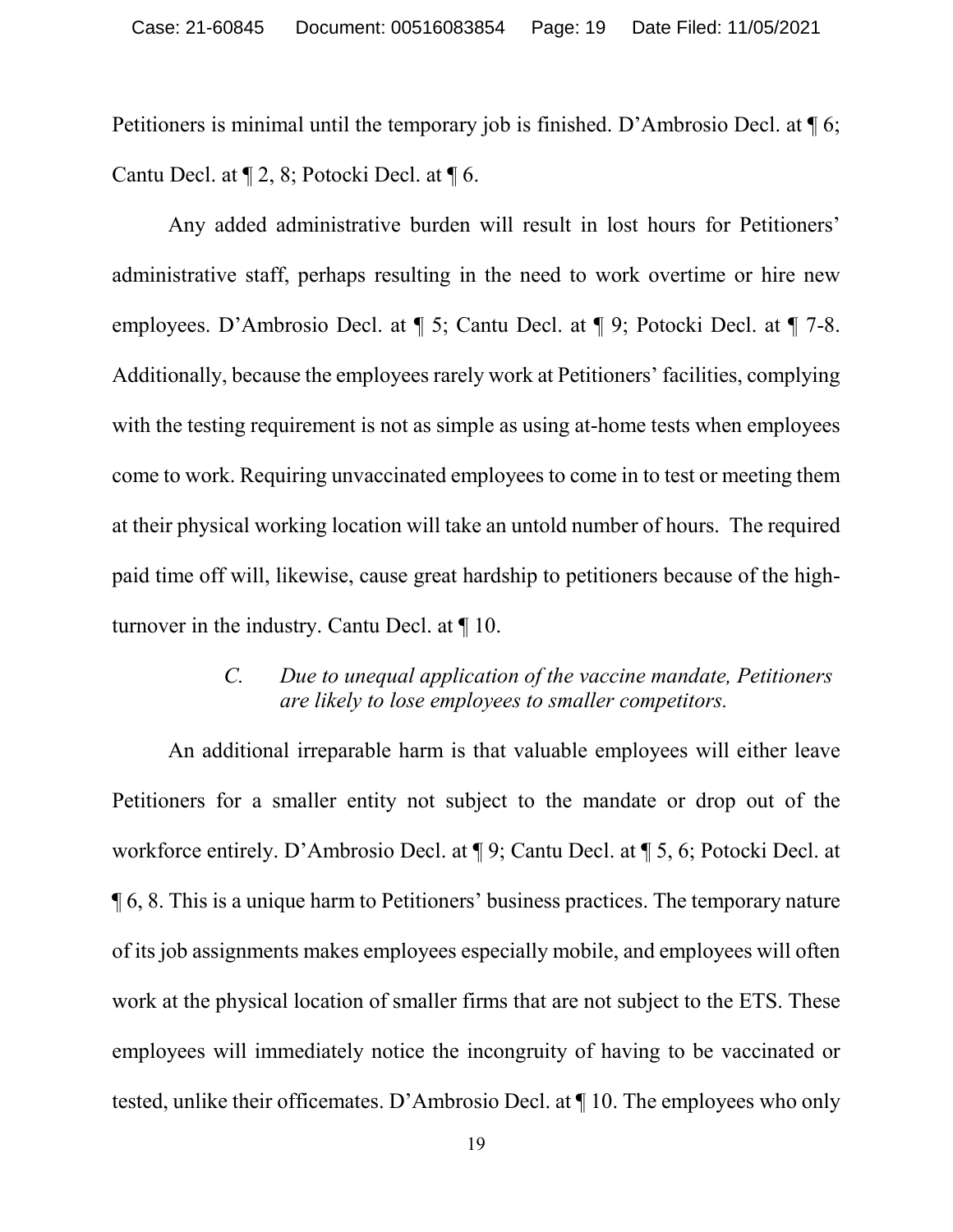work on a part-time or especially short-term bases may also decide the added burden of getting vaccinated or getting tested weekly is not worth the hassle of maintaining employment. D'Ambrosio Decl. at ¶ 7-9; Cantu Decl. at ¶ 9; Potocki Decl. at ¶ 6. If employees leave or become ineligible to work, it will harm the existing relationship between Petitioners and their clients. In sum, the ETS threatens Petitioners' ability to retain and recruit employees, which will harm its relationship with existing clients and prevent it from developing relationships with new potential clients.

# *D. The ETS puts Petitioners in the position of either violating the ETS, or violating Texas state law.*

The ETS also puts Burnett in a precarious legal position. On October 11, 2021, Governor Greg Abbott issued an executive order forbidding any "entity in Texas" from "compel[ing] receipt of a COVID-19 vaccine by any individual, including an employee or consumer who objects to such vaccination for any reason of personal conscience . . . or for medical reasons." Tx. Exec. Order GA-40 (Oct. 11, 2021). For this first ever federal vaccine mandate, Petitioner is also in the position of navigating Equal Opportunity Employment Commission guidelines. *See What You Should Know About COVID-19 and the ADA, the Rehabilitation Act, and Other EEO Laws*, U.S. Equal Employment Opportunity Commission (September 9, 2021), [https://www.eeoc.gov/wysk/what-you-should-know-about-covid-19-and-ada](https://www.eeoc.gov/wysk/what-you-should-know-about-covid-19-and-ada-rehabilitation-act-and-other-eeo-laws#K)[rehabilitation-act-and-other-eeo-laws#K.](https://www.eeoc.gov/wysk/what-you-should-know-about-covid-19-and-ada-rehabilitation-act-and-other-eeo-laws#K) This includes developing accommodations under the Americans with Disabilities Act, the Rehabilitation Act,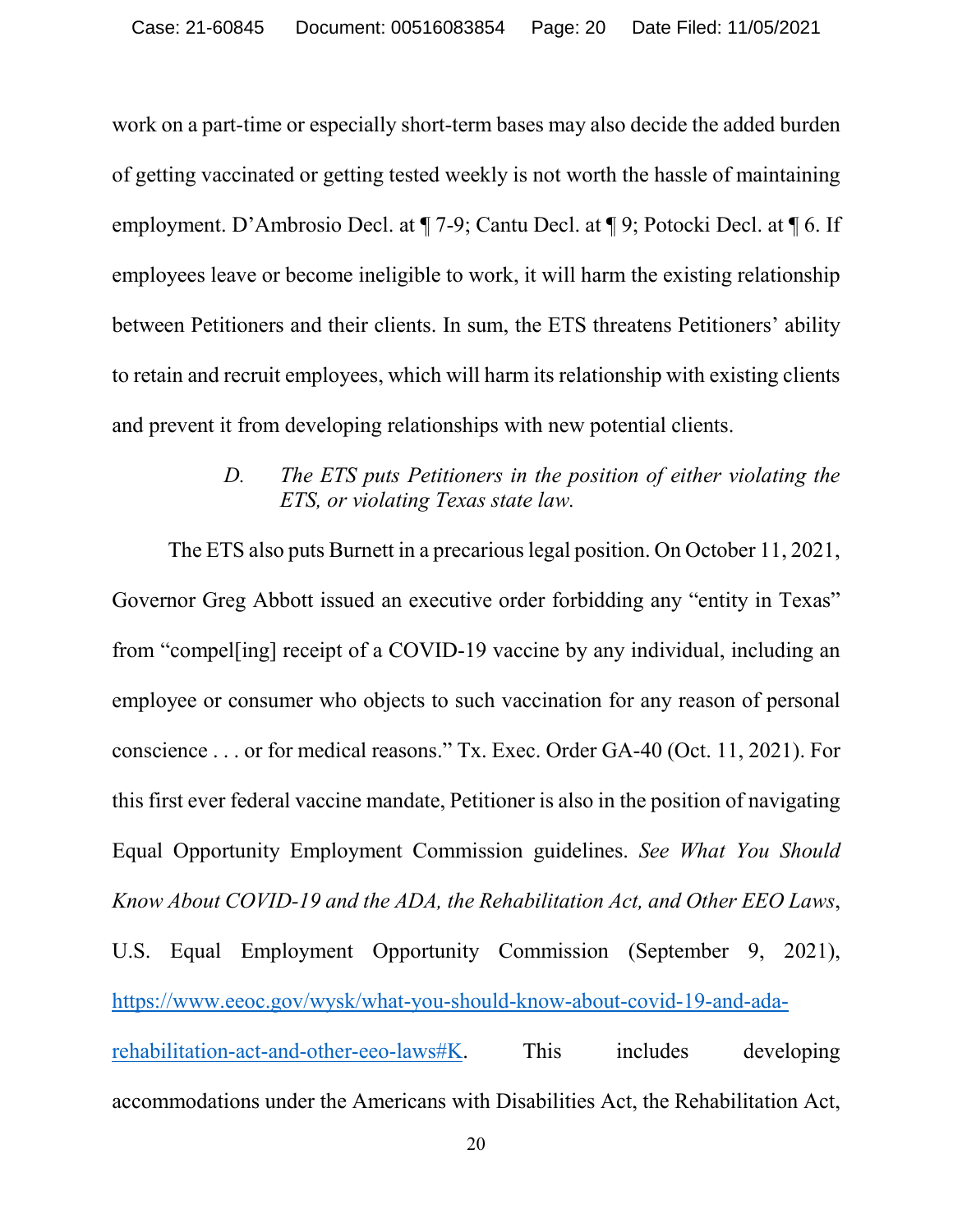the Genetic Information Nondiscrimination Act, and Title VII of the Civil Rights Act. *Id.*; *see also Dr. A. et al. v. Hochul*, 2021 U.S. Dist. LEXIS 199419, No. at \*24– 25 (N.D. N.Y. Oct. 12, 2021) (granting plaintiffs' motion for a preliminary injunction against the State of New York's vaccine mandate for failing to provide a religious accommodation). Even though the ETS contains express language about preempting conflicting state laws, that issue has not been adjudicated at the time of this writing. Forcing Petitioners to comply with the ETS, only for it later to be ruled illegal, will result in irreparable harm*.*

## **III. The federal government will not be substantially harmed.**

Under the third prong, the federal government will not suffer any harm from a stay. In conjunction with his announcement of the OSHA ETS, President Biden announced plans for other vaccine mandates. These included requiring vaccinations for all federal workers and contractors, requiring vaccines for healthcare workers through the Centers for Medicare and Medicaid Services, and requiring vaccines for staff in Head Start Programs, Department of Defense Schools, and Bureau of Indian Education-Operated Schools. Preventing the OSHA ETS. *Path Out of the Pandemic: President Biden's COVID-19 Action Plan*, [https://www.whitehouse.gov/covidplan/.](https://www.whitehouse.gov/covidplan/) Staying the ETS will do nothing to frustrate these efforts. It will also not affect OSHA of Defense's efforts to require vaccination for all servicemembers, civilian employees, and contractor personnel. *See Memorandum For All Department of*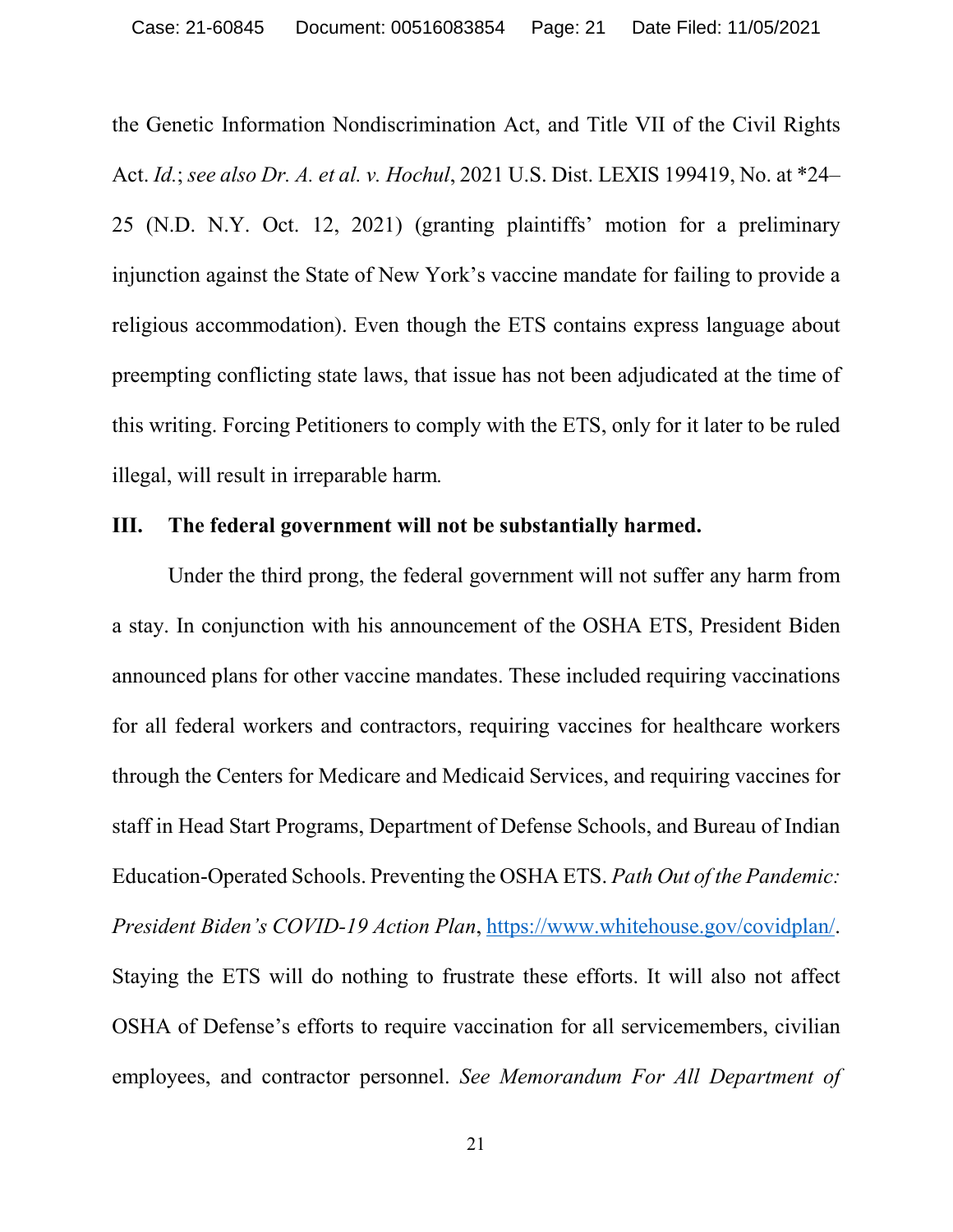*Defense Employees*, Secretary of Defense (Aug. 9, 2021), [https://media.defense.gov/2021/Aug/09/2002826254/-1/-1/0/MESSAGE-TO-THE-](https://media.defense.gov/2021/Aug/09/2002826254/-1/-1/0/MESSAGE-TO-THE-FORCE-MEMO-VACCINE.PDF)[FORCE-MEMO-VACCINE.PDF.](https://media.defense.gov/2021/Aug/09/2002826254/-1/-1/0/MESSAGE-TO-THE-FORCE-MEMO-VACCINE.PDF) Accordingly, there is no real risk of harm to staying the enforcement of this illegal ETS.

#### **IV. A stay will promote the public interest.**

Under the final prong, the public interest favors a stay. There "is generally no public interest in the perpetuation of unlawful agency actions." *State v. Biden*, 2021 U.S. App. LEXIS 24872, at \*45, 10 F.4th 538 (5th Cir. 2021) (quoting *League of Women Voters of U.S. v. Newby*, 838 F.3d 1, 12 (D.C. Cir. 2016)). A stay that "maintains the separation of powers and ensures that a major new policy undergoes notice and comment" is also in the public interest. *Texas v. United States*, 787 F.3d 733, 768 (5th Cir. 2015).

The public would benefit greatly from a stay of the ETS. A stay will help ensure OSHA does not illegally assert its authority beyond that allowed by the Constitution. If the ETS remains in effect during this litigation, employers will spend time and money complying with a standard likely to be declared invalid. Employees that do not want to be vaccinated, tested, or simply do not want to share their personal healthcare decisions with their employers will quit their jobs for smaller firms or leave the workforce all together, exacerbating an already pressing labor shortage. Additionally, as the President himself noted, vaccinated workers are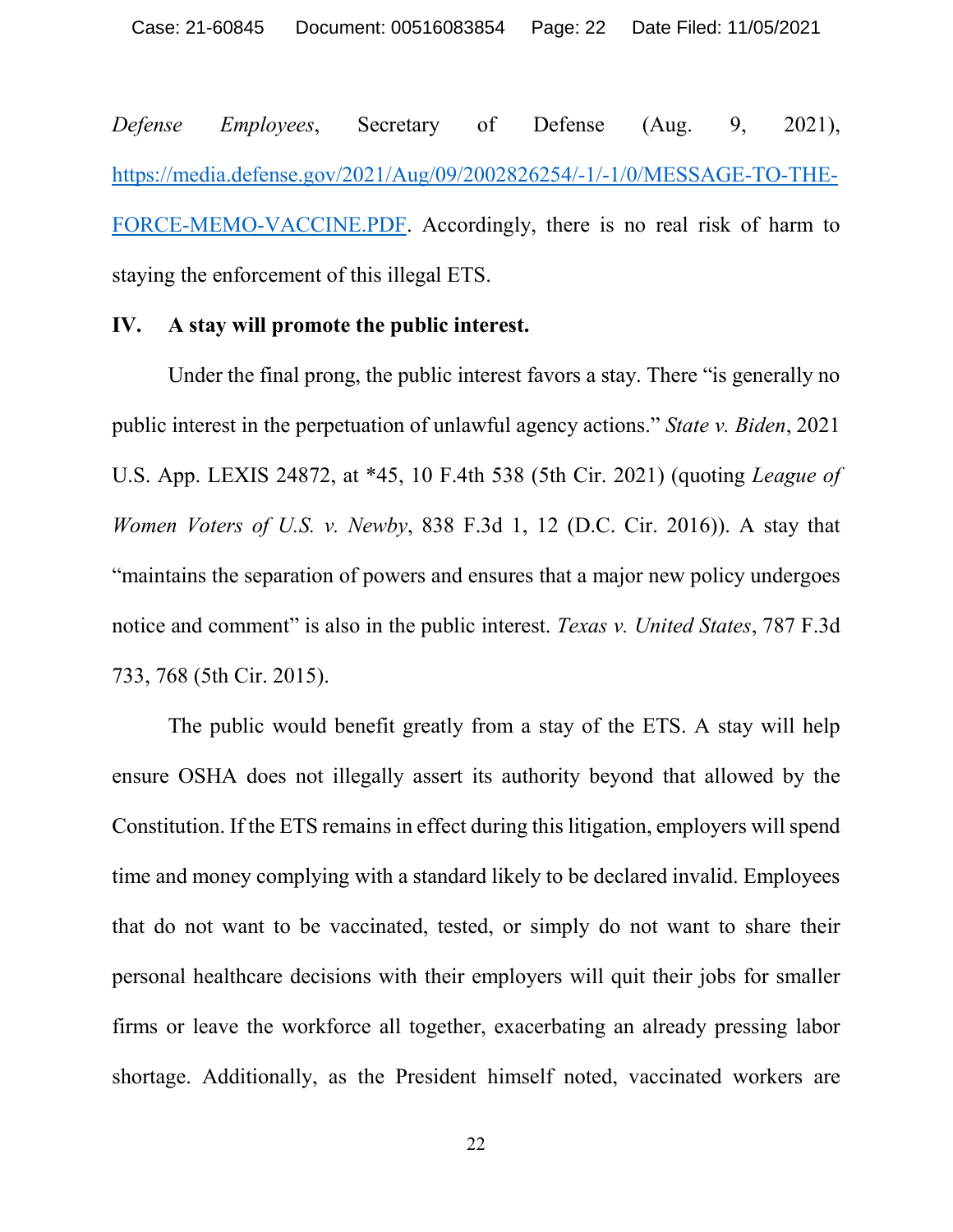"highly protected from severe illness" even in breakthrough cases. Accordingly, workers that want to be protected from severe illness can be and have already dramatically lowered their risk of contracting a rare breakthrough case. Issuing a stay will also preserve our federal order, where it is the primary province of the States to regulate public health and safety. *See Jacobson*, 197 U.S. at 25. Further, a stay will allow OSHA to conduct a notice and comment procedure that will result in a more thorough, better tailored ETS.

Furthermore, consider the balance of equities vis-à-vis unvaccinated individuals. Once vaccinated, an individual cannot be de-vaccinated if the mandate is ultimately declared unconstitutional—vaccination is a one-way street. Furthermore, as President Biden himself pointed out in announcing the mandate, vaccines confer excellent protection against hospitalization and death *Path Out of the Pandemic: President Biden's COVID-19 Action Plan*, [https://www.whitehouse.gov/covidplan/.](https://www.whitehouse.gov/covidplan/) Therefore, the unvaccinated pose little risk to vaccinated individuals while the merits of the ETS are considered by this Court.

#### **V. A nationwide stay is appropriate.**

Equitable principles also point to a nationwide injunction, as "the scope of injunctive relief is dictated by the extent of the violation established, not by the geographical extent of the plaintiff class." *Califano*, 442 U.S. at 702. Here, the ETS is effective nationwide. Thus, its violation is nationwide, and the injunction should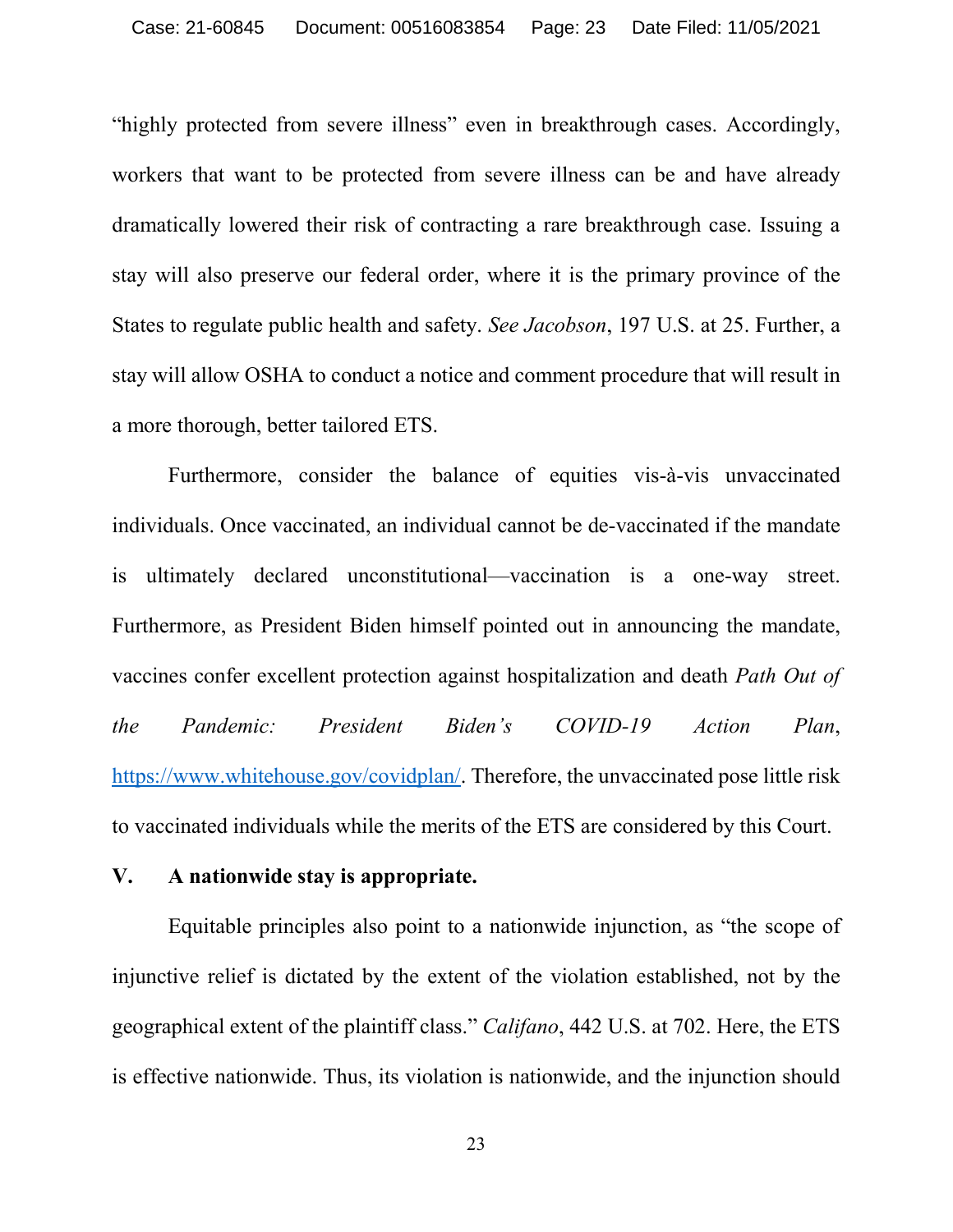be, too. A nationwide stay, in particular, would promote the public interest of equal treatment under the law and be consistent with basic administrative law principles, *Nat'l Mining Ass'n v. U.S. Army Corps of Eng'rs*, 145 F.3d 1399, 1408-10 (D.C. Cir. 1998), equitable jurisprudence, *Califano v. Yamasaki*, 442 U.S. 682, 702 (1979), and the uniform enforcement of federal law, *see Texas v. United States*, 787 F.3d 733, 768-69 (5th Cir. 2015). It would make little sense if this Court, having found that the ETS is likely unconstitutional, merely proscribe its application to Petition while allowing OSHA to continue enforcing it against other entities.

## **CONCLUSION**

For the foregoing reasons, this Court should issue an order staying the enforcement of the ETS until it can be fully reviewed on its merits.

Respectfully submitted,

*/s/Matthew R. Miller* MATTHEW R. MILLER [mmiller@texaspolicy.com](mailto:mmiller@texaspolicy.com) ROBERT HENNEKE [rhenneke@texaspolicy.com](mailto:rhenneke@texaspolicy.com) CHANCE WELDON [cweldon@texaspolicy.com](mailto:cweldon@texaspolicy.com) TEXAS PUBLIC POLICY FOUNDATION 901 Congress Avenue Austin, Texas 78701 Telephone: (512) 472-2700 Facsimile: (512) 472-2728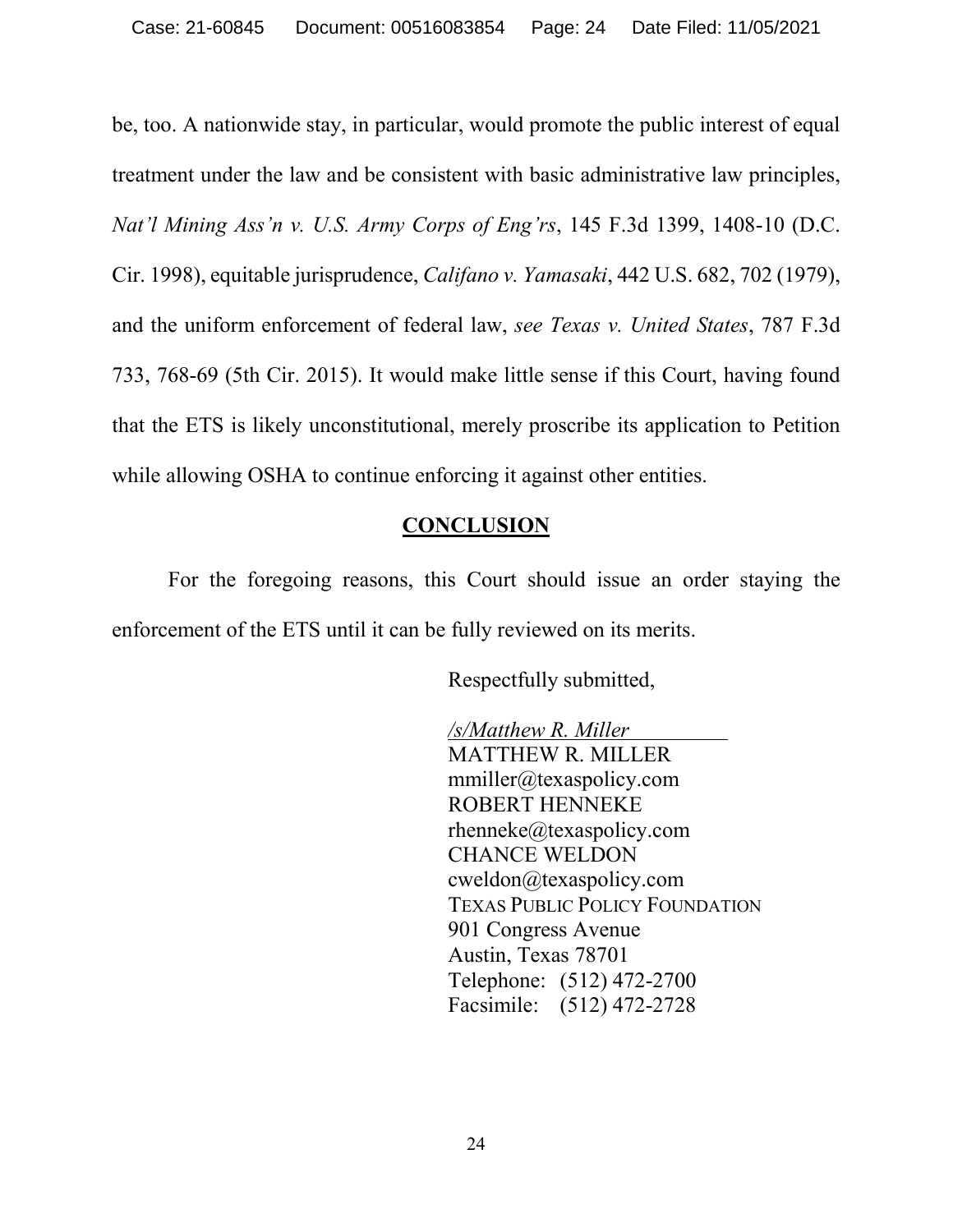# **CERTIFICATE OF CONFERENCE**

As required by 5thCir. Rule 27.4, I certify that I have emailed Edmund Baird, the agency designee regarding the merits of this motion and I have not received a response from Mr. Baird.

> */s/Matthew R. Miller* MATTHEW R. MILLER

# **CERTIFICATE OF SERVICE**

I hereby certify that on the 5th day of November, 2021, in accordance with 28

U.S.C. 2112(a), I served a copy of Petitioner's Motion for Stay Pending Review by

delivering a copy via electronic mail to the agency designee:

Edmund C. Baird Associate Solicitor for OSHA Office of the Solicitor U.S. Department of Labor zzSOL-Covid19-ETS@dol.gov

> */s/Matthew R. Miller* MATTHEW R. MILLER *Counsel for Petitioners*